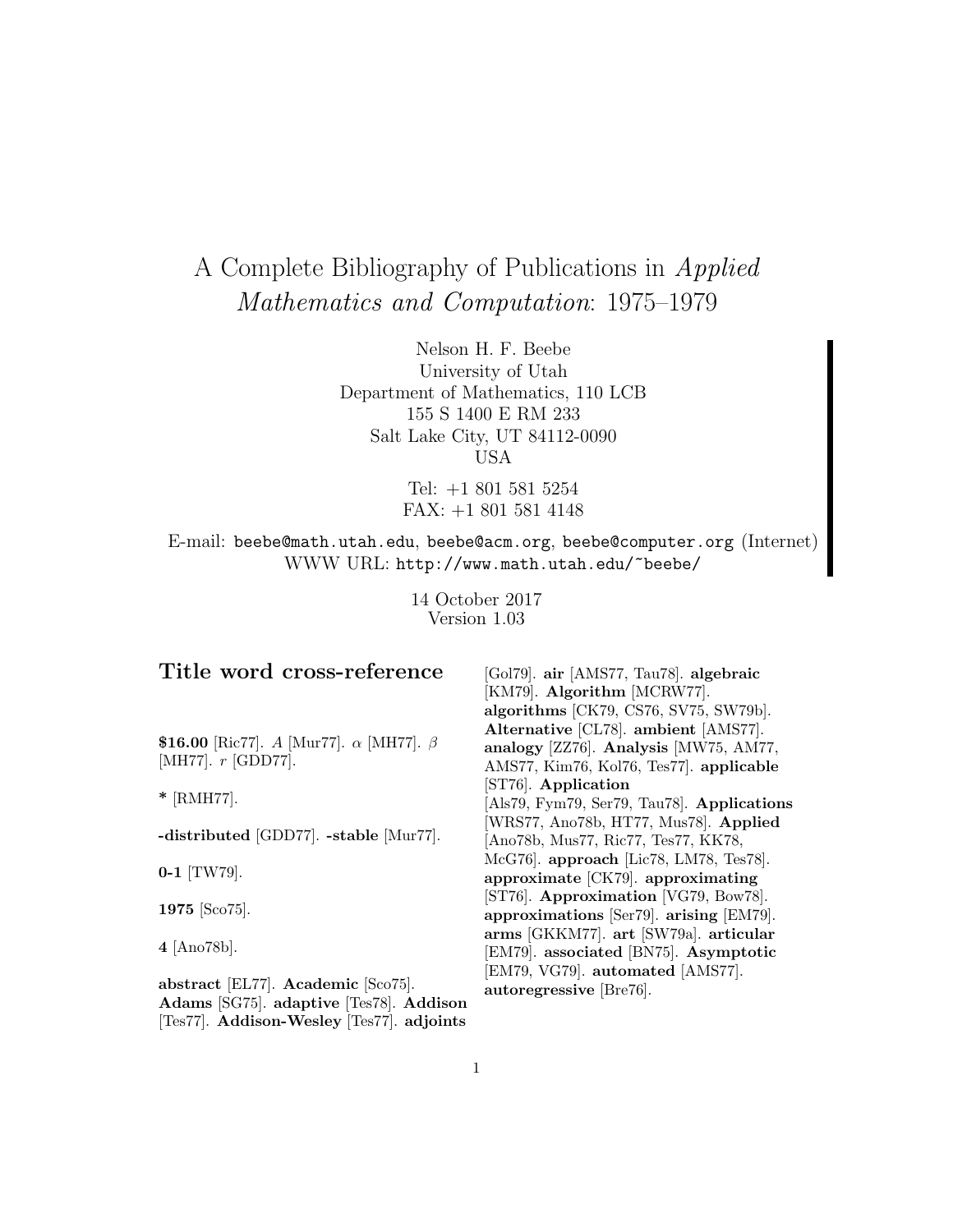2

**Banach** [LS78]. **Bayes** [TW79]. **Beavers** [Bar78]. **behavior** [Bre76, ST76, VG79]. **Belkin** [KK77]. **Bellman** [Sco75]. **bending** [ZZ76]. **between** [RMH77, Ste75]. **bifurcation** [KM79]. **Blumstein** [KK77]. **board** [Ano75b, Ano76, Ano78a]. **Book** [Ric77, Sco75, Tes77]. **both** [MH77]. **boundary** [Als79, BKM79, Gol75b, KM79, SV75]. **boundary-value** [KM79, SV75]. **brain** [AM77]. **buckling** [KSZ75].

**C** [Ano78b]. **calculation** [Str77]. **care** [YDIK75]. **cartilage** [EM79]. **case** [Gol75b, MW75]. **Cauchy** [Gol76, Gol77, HT77, HT78, Ste75]. **choice** [Bre76]. **Chris** [Tes77]. **circuitry\*** [WRS77]. **claim** [VG79]. **class** [McG76]. **clinical** [MW75]. **close** [HKK<sup>+</sup>79]. **closed** [EL77]. **code** [SW79a]. **codes** [SG75, Sha77]. **Comments** [Bar78]. **communications** [HKK<sup>+</sup>79]. **Company** [Tes77]. **comparing** [MH77]. **comparison** [SV75]. **compound** [VG79]. **Comput** [Ano78b]. **Computation** [Tes77, Gol77]. **computational** [Ano78b, GKKM77, Mus77, Mus78]. **computations** [Bar78, DB76]. **Computer** [Gre78]. **concepts** [Ano78b, Mus77, Mus78]. **conditions** [Als79]. **conduction** [Als75]. **cones** [EL77]. **Connection** [Ste75]. **consideration** [MH77]. **constant** [MK75]. **constants** [BL78]. **constraints** [CM76]. **constraints\*** [MCRW77]. **consumption** [Kim76]. **control** [Cas76, KY77, Sha77, Tes78]. **conversion** [Gol76, Gol77]. **Cooke** [Fym79]. **Cooperative** [HKKT79]. **Corrections** [Ano78b]. **countably** [Pal78]. **criminal** [KK77]. **Critical** [BN75]. **cumulative** [Bre76].

**D** [Bar78]. **data** [HKKN78, KY77, SW79b]. **decision** [RM78]. **decision-node** [RM78]. **Degraded** [HKK<sup>+</sup>79]. **Denman** [Bar78].

**dependent** [MW75]. **depending** [KS75]. **Derivatives** [Vah76]. **design** [KY77]. **Determination** [MK75, MH77]. **Diagonalization** [Str77]. **difference** [Ahm79]. **differential** [BL78, Gla78, HKKN78, LL78b, Mur77, Ser79, Sha77]. **diffusion** [EM79]. **Digital** [RM78]. **direct** [ZZ76]. **Discrete** [KY77, MK75]. **discriminant** [TW79]. **Distefano** [Sco75]. **distributed** [GDD77, RMH77]. **distribution** [BU77, Cra79, HT77, HT78]. **distributions** [VG79]. **diversity** [BU77]. **divisibility** [GDD77]. **dominant** [Vah76]. **dynamic** [HKKT79]. **Dynamical** [SW79b]. **dynamics** [HKK<sup>+</sup>79].

**economic** [HKKN78]. **Ed** [Ric77]. **Editorial** [Ano75a, Ano75b, Ano76, Ano78a]. **effects** [AMS77]. **Efficiencies** [HT78]. **efficient** [CM76]. **EHB** [SW79b]. **eigenvalue** [Gla78]. **ejection** [YDB79]. **Energy** [Ric77]. **Engineering** [Sco75]. **environmental** [Fym75]. **epidemiological** [ST76]. **equality** [CM76]. **equation** [BN75, HKKN78, KSZ75]. **equations** [Ahm79, BL78, BH77, Bow78, Fym75, GKKM77, Gol76, Gol77, Gol79, KM79, LL78b, Lor78, McG76, Mur77, Ser79, Sha77]. **equilibrium** [Kim76]. **equivalent** [Gol76, Gol77]. **Errata** [Ano78b]. **error** [MH77, SG75, Sha77]. **Essential** [Tes77]. **estimates** [HT77, HT78]. **Estimating** [Cra79]. **Estimation** [KK77]. **Evaluation** [KM79, ZZ76]. **events** [MW75, RMH77]. **Existence** [Lor78, LL78a]. **expected** [ST76]. **experimental** [AMS77]. **externalities** [Kim76].

**false** [MH77]. **Fast** [KK78]. **feedback** [Cas76, MK75]. **fields** [Cas76]. **filtering** [RM78, Tes78]. **finding** [Lic78]. **first** [Fym75, Gol79]. **first-kind** [Fym75]. **Fitting** [HKKN78, GKKM77]. **Fixed**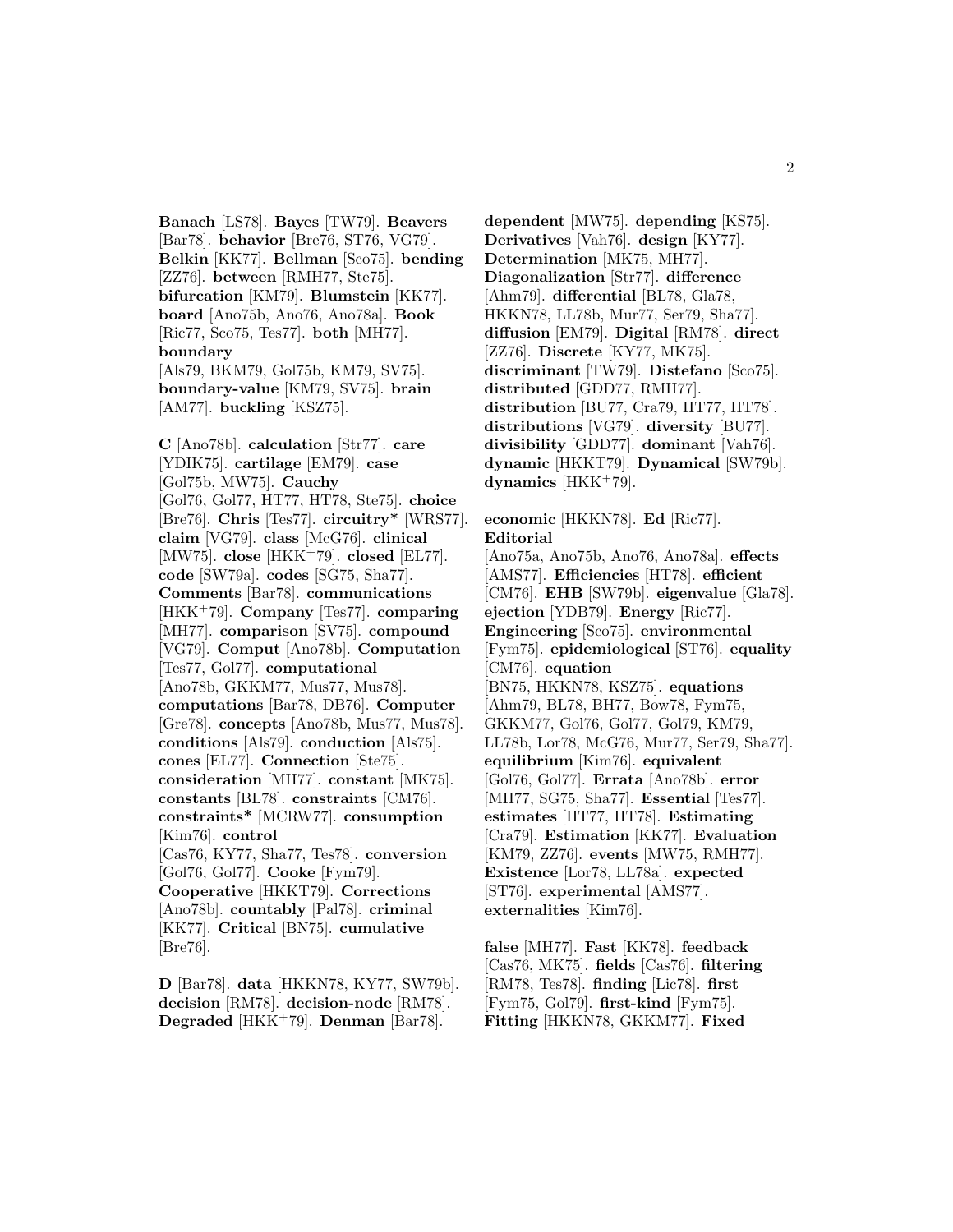[EL77]. **fluid** [Gre78]. **force** [ZZ76]. **Form** [CL78]. **formation** [BKM79]. **formula** [Fym79]. **formulae** [VG79]. **formulas** [Sha76]. **Fourier** [Ste75]. **Fred** [Ric77]. **Fredholm** [BH77, Gol76, Gol77]. **freholm** [McG76]. **function** [Bar78, DB76]. **functional** [Gol75b]. **Further** [Ano78b, Mus78].

**G** [Sco75]. **gains** [MK75]. **Galerkin** [Bow78]. **Gaussian** [McG79]. **general** [Als79, Kim76]. **generalization** [Fym79]. **generalized** [Str77]. **Gini** [BU77]. **Givens** [KK78]. **Glass** [KK77]. **Gradient** [MCRW77]. **Gradient-Restoration** [MCRW77].

**Hadamard** [Tau78]. **having** [VG79]. **health** [Kim76, YDIK75]. **health-consumption** [Kim76]. **heat** [Als75]. **heating** [RS76]. **Hermite** [Mur77]. **homogeneous** [KK78]. **hospital** [YDIK75]. **Hydrodynamic** [ZZ76]. **Hypernumbers** [Ano78b, Mus77, Mus78].

**II** [Ano78b, Gol75b, Gol77, HKK<sup>+</sup>79, MH77, Mus78]. **II.** [SW79a]. **Ill** [Gol79]. **Ill-posed** [Gol79]. **imbedding** [Als75, Als79, Gol75a, McG76, QHN78, SV75, Sco75]. **index** [BU77]. **Industrial** [Ric77]. **inequalities** [Lic78]. **inequality** [MCRW77]. **infinite** [Gla78, GDD77]. **infinitely** [Pal78]. **inhomogeneous** [Gol75b]. **initial** [KS75]. **initial-value** [KS75]. **integer** [Lic78]. **integral** [BL78, BH77, Fym75, Fym79, Gol76, Gol77, KSZ75, KS75, McG76]. **integration** [BN75]. **integro** [BL78]. **integrodifferential** [Lor78]. **interconnected** [AM77]. **interevent** [RMH77]. **interpolation** [Mur77, SW79b]. **intersection** [Wan75]. **intervals** [RMH77]. **Introduction** [Sco75]. **Invariant** [Gol75a, McG76, Sco75, Als75, Als79, QHN78, SV75]. **Inverse** [CL78]. **inverses** [Str77]. **inversion**

[Fym75, Fym79]. **Iteration** [CL78]. **Iterative** [CS76, QHN78].

**J** [Tes77]. **John** [Sco75]. **justice** [KK77].

**Kalaba** [Ste75]. **kernels** [BH77, Bow78, KS75]. **kind** [Fym75, Gol79, VG79]. **Kutta** [SW79a, Sha76].

**Laplace** [LRL77]. **Latin** [Wan75]. **left** [YDB79]. **lengths** [BN75]. **levels** [AMS77]. **Lg** [SW79b]. **Lg-spline** [SW79b]. **limit** [KM79]. **linear** [Ahm79, Als79, Cas76, HKK<sup>+</sup>79, Lic78, MK75]. **loads** [KSZ75]. **Local** [SG75, Sha77]. **location** [HT77]. **loss** [TW79]. **lung** [AMS77]. **Lyapunov** [LL78a]. **Lyapunov-monotone** [LL78a].

**M** [Sco75]. **many** [Pal78]. **Markets** [Pal78]. **Math** [Ano78b]. **mathematical** [MCRW77]. **Mathematics** [Ric77, Tes77]. **matrices** [Ser79, Str77]. **matrix** [Bar78, DB76]. **mean** [Ahm79]. **melting** [RS76]. **method** [BL78, Bow78, CM76, GKKM77, Gol79, KSZ75, KS75, KK78, LM78, QHN78]. **methodology** [AMS77]. **methods** [Mur77]. **microsimulation** [YDIK75]. **Milton** [Tes77]. **Minimal** [Cas76]. **model** [AMS77, Bre76, YDIK75]. **models** [HKKN78, ST76, KK77, Ric77]. **modified** [Bow78]. **moment** [ZZ76]. **monitoring** [Fym75]. **monotone** [LL78a, LS78]. **Multicollinearity** [Tin75]. **multipoint** [Als79]. **Musès** [Ano78b].

**N** [Bar78]. **N.** [Sco75]. **negative** [MH77]. **nets** [AM77]. **network** [RM78]. **Neumann** [Gre78]. **neural** [AM77]. **neuronal** [WRS77]. **Newton** [CM76]. **node** [RM78]. **noise** [RM78]. **Nonlinear** [CK79, BL78, CS76, EM79, Gla78, KM79, LM78, Sco75]. **nonuniformly** [RMH77]. **normal** [Cra79]. **Numerical** [Kol76, BN75, BH77, Gla78].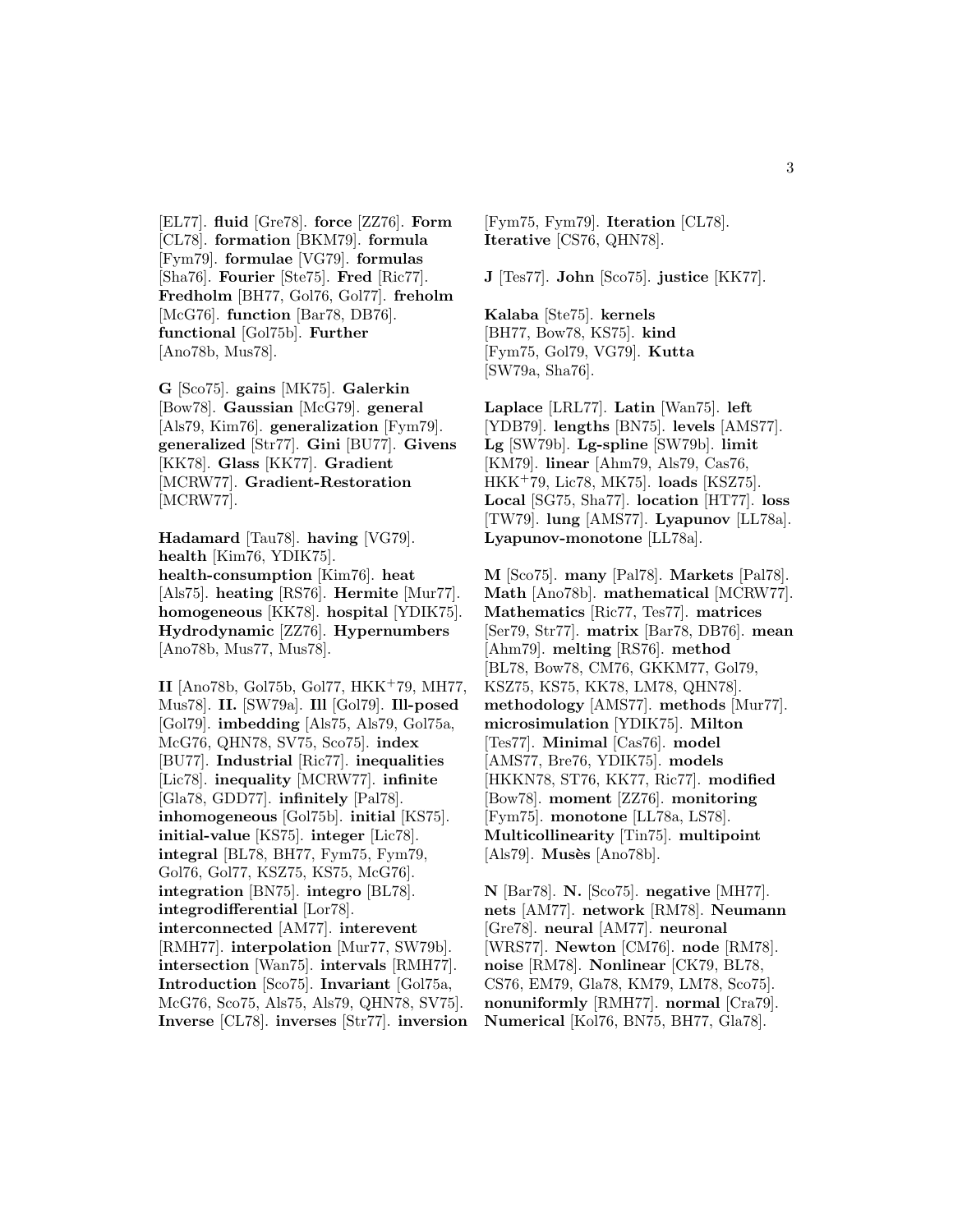#### **NY** [Sco75].

**observations** [MW75]. **observed** [HKKN78]. **observer** [KY77]. **operations** [HKK<sup>+</sup>79]. **operators** [KS75, LL78a, LS78]. **Optimal** [HKK<sup>+</sup>79, YDB79, MK75, TW79]. **optimization** [CM76, KK78]. **order** [Ser79, SG75]. **ordinary** [Mur77, Sha77]. **orthogonal** [Kol76]. **output** [MK75].

**P** [Tes77]. **PA** [Ric77]. **pages** [Tes77]. **parameter** [KS75]. **parameters** [Cra79, HT78, KK77, LM78]. **particulate** [Fym75]. **pattern** [YDB79]. **phase** [RS76]. **Philadelphia** [Ric77]. **plate** [ZZ76]. **point** [EL77, Gol75b, SV75]. **points** [KM79, RMH77]. **Poisson** [VG79]. **pole** [Cas76]. **pole-shifting** [Cas76]. **pollutants** [AMS77]. **pollution** [Fym75, Tau78]. **polynomials** [Kol76]. **populations** [ST76]. **posed** [Gol79]. **positive** [MH77]. **pp** [Ric77]. **prerestorative** [MCRW77]. **prescribed** [VG79]. **Press** [Sco75]. **Probability** [Tes77]. **problem** [BKM79, Fym75, Gla78, RS76]. **problems** [Als75, Als79, CS76, Gol75b, Gol76, Gol77, KM79, MCRW77, SV75, WRS77]. **procedure** [TW79]. **process** [EM79]. **Processes** [Sco75, VG79]. **product** [GDD77, McG79, Tau78]. **product-type** [McG79]. **programming** [HKKT79, MCRW77]. **properties** [EM79]. **Publishing** [Tes77]. **pulse** [RS76].

**Quadrature** [Sha76]. **quadratures** [McG79]. **Quasilinearization** [HKKN78]. **queuing** [WRS77].

**R** [Sco75]. **races** [GKKM77]. **radiation** [Als75]. **randomly** [AM77]. **range** [Gla78]. **rank** [Str77]. **rapidly** [BH77]. **Rational** [Ser79, Str77]. **real** [Lic78]. **recursive** [SW79b]. **regulation** [YDB79]. **relations** [Gol75b]. **Remote** [Fym75, CS76, Fym79].

**remote-sensing** [Fym79]. **Representation** [RMH77, Ste75]. **residual** [LRL77]. **resolvents** [Gol77]. **response** [RS76]. **Restoration** [MCRW77]. **results** [Tes78]. **retarded** [LS78]. **Review** [Ric77, Sco75, Tes77]. **Riccati** [BN75, Gol75a]. **Richardson** [GKKM77]. **Roberts** [Ric77]. **Robustness** [TW79]. **role** [YDIK75]. **root** [Vah76]. **Runge** [SW79a, Sha76].

**S** [Ric77]. **Sample** [MH77]. **sampled** [KY77]. **sampled-data** [KY77]. **Sampling** [BU77]. **scale** [HT77]. **second** [Ser79]. **second-order** [Ser79]. **sector** [YDIK75]. **sensing** [CS76, Fym79]. **sequential** [MCRW77]. **set** [RMH77]. **sets** [EL77]. **several** [SV75]. **shear** [ZZ76]. **shifting** [Cas76]. **sign** [Bar78, DB76]. **simple** [Als75]. **singularity** [BN75]. **size** [MH77]. **small** [ST76]. **smooth** [Bow78]. **smoothing** [CK79]. **Sobolev** [LL78b, Lor78]. **Society** [Ric77]. **Solution** [Als75, BH77, Gla78, SV75]. **solutions** [Lic78]. **solving** [Gol79]. **Some** [Gol75b, Als75, Gol79, WRS77]. **Sons** [Sco75]. **space** [LS78]. **spline** [SW79b]. **square** [Ahm79, Wan75]. **stability** [Ahm79, Tes78]. **stable** [Mur77]. **Statistical** [AM77]. **step** [MCRW77]. **stiff** [Mur77]. **stochastic** [RM78, ST76]. **stochastic-network** [RM78]. **stochastical** [GDD77]. **studies** [Gre78]. **support** [HKK<sup>+</sup>79]. **surface** [Wan75]. **Susan** [Tes77]. **system** [KK77, Ste75, YDIK75]. **systems** [Bar78, DB76, KY77, Lic78, MK75, Ser79].

**tactics** [HKK<sup>+</sup>79]. **taking** [MH77]. **theorems** [EL77]. **Theory** [Tes77, BKM79, Fym79, WRS77]. **therapies** [MH77]. **three** [RS76]. **three-zone** [RS76]. **time** [HKK<sup>+</sup>79]. **time-varying** [HKK<sup>+</sup>79]. **times\*** [LRL77]. **traders** [Pal78]. **transformations** [Gol75a, KK78].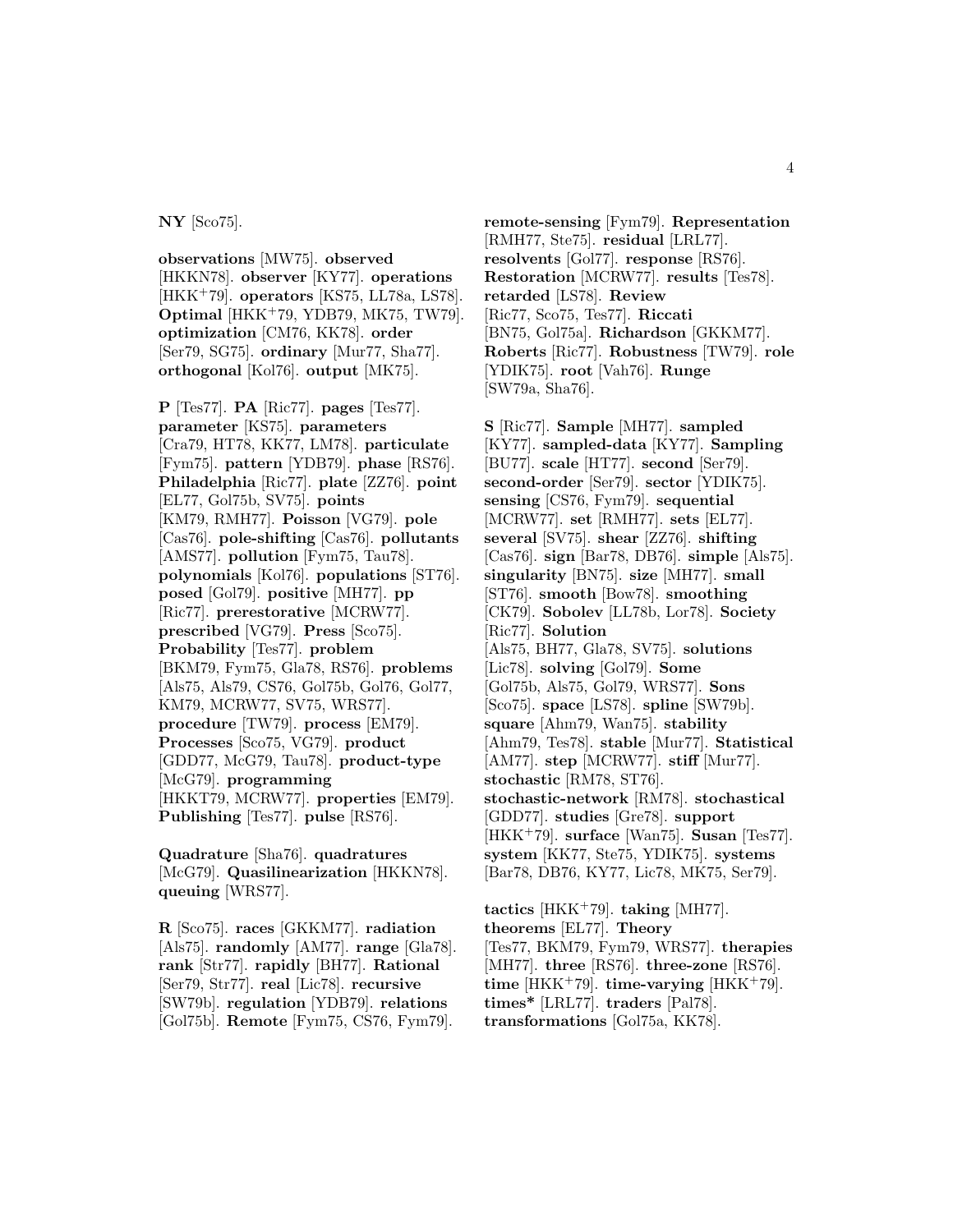**transforms** [LRL77, Ste75]. **trigonometric** [Ser79]. **truncated** [Cra79]. **Tsokos** [Tes77]. **two** [Gol75b, GDD77, MW75, MH77, RS76, SV75]. **two-phase** [RS76]. **two-point** [SV75]. **type**

[Gre78, LL78b, LS78, Lor78, McG79, MH77].

**unified** [Lic78]. **uniqueness** [Lor78]. **upon** [KS75]. **urine** [BKM79].

**V** [KS75]. **value** [Als79, BKM79, Gol75b, KS75, KM79, SV75]. **variable** [SG75]. **variables** [GDD77]. **variation** [BL78, LM78]. **varying** [BH77, HKK<sup>+</sup>79]. **ventricular** [YDB79]. **Volterra** [Bow78].

**waiting** [LRL77]. **waves** [AM77]. **Wesley** [Tes77]. **Wiley** [Sco75]. **Window** [HT77, HT78]. **Wing** [Sco75]. **writing** [SW79a].

**xxvvii** [Ric77].

**zeros** [LL78a, LS78]. **zone** [RS76].

# **References**

#### **Ahmadi:1979:MSS**

[Ahm79] Goodarz Ahmadi. On the mean square stability of linear difference equations. Applied Mathematics and Computation, 5 (3):233–241, July 1979. CO-DEN AMHCBQ. ISSN 0096- 3003 (print), 1873-5649 (electronic). URL http://www. sciencedirect.com/science/ article/pii/0096300379900158.

**Alspaugh:1975:SSS**

[Als75] Dale W. Alspaugh. Solution of some simple problems in the conduction and radiation of heat by invariant imbedding. Applied Mathematics and Computation, 1 (3):219–232, ???? 1975. CO-DEN AMHCBQ. ISSN 0096- 3003 (print), 1873-5649 (electronic). URL http://www. sciencedirect.com/science/ article/pii/009630037590034X.

# **Alspaugh:1979:AII**

[Als79] Dale W. Alspaugh. Application of invariant imbedding to linear multipoint boundary value problems with general boundary conditions. Applied Mathematics and Computation, 5(3):213–232, July 1979. CODEN AMHCBQ. ISSN 0096- 3003 (print), 1873-5649 (electronic). URL http://www. sciencedirect.com/science/ article/pii/0096300379900146.

### **Anninos:1977:SAB**

[AM77] Photios A. Anninos and V. K. Murthy. Statistical analysis of brain waves from randomly interconnected neural nets. Applied Mathematics and Computation, 3(1):85–94, ???? 1977. CODEN AMHCBQ. ISSN 0096- 3003 (print), 1873-5649 (electronic). URL http://www. sciencedirect.com/science/ article/pii/0096300377900133.

### **Azen:1977:EMA**

[AMS77] S. P. Azen, J. B. Margolick, and R. P. Sherwin. An experimental model and automated methodology for the analysis of the effects of ambient levels of air pollutants on the lung. Applied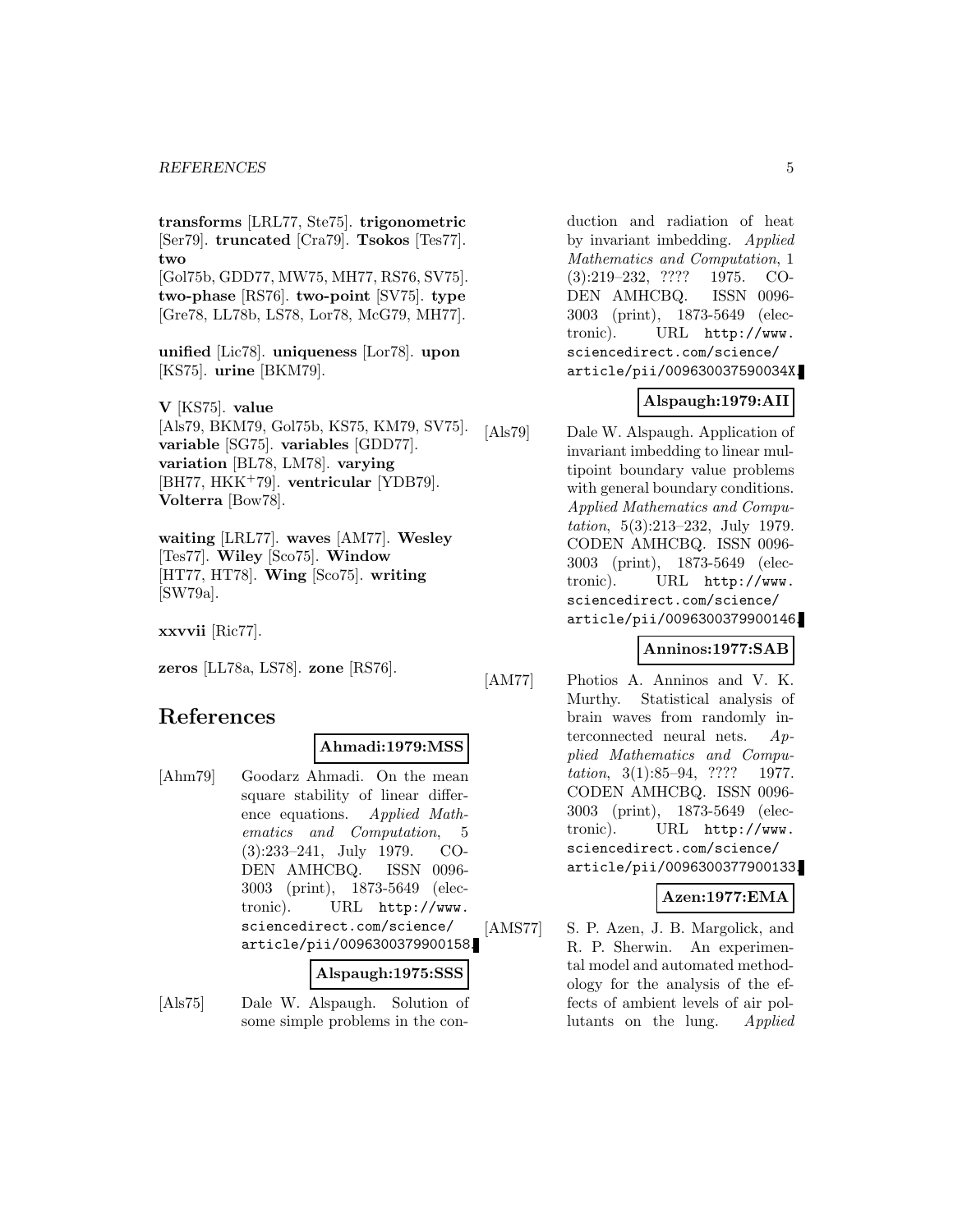Mathematics and Computation, 3(2):95–102, ???? 1977. CO-DEN AMHCBQ. ISSN 0096- 3003 (print), 1873-5649 (electronic). URL http://www. sciencedirect.com/science/ article/pii/0096300377900224.

# **Anonymous:1975:E**

[Ano75a] Anonymous. Editorial. Applied Mathematics and Computation, 1(1):??, January 1975. CO-DEN AMHCBQ. ISSN 0096- 3003 (print), 1873-5649 (electronic). URL http://www. sciencedirect.com/science/ article/pii/0096300375900260.

#### **Anonymous:1975:EB**

[Ano75b] Anonymous. Editorial board. Applied Mathematics and Computation, 1(1):??, January 1975. CO-DEN AMHCBQ. ISSN 0096- 3003 (print), 1873-5649 (electronic). URL http://www. sciencedirect.com/science/ article/pii/0096300375900259.

#### **Anonymous:1976:EB**

[Ano76] Anonymous. Editorial board. Applied Mathematics and Computation, 2(1):C02, ???? 1976. CO-DEN AMHCBQ. ISSN 0096- 3003 (print), 1873-5649 (electronic). URL http://www. sciencedirect.com/science/ article/pii/0096300376900151.

#### **Anonymous:1978:EB**

[Ano78a] Anonymous. Editorial board. Applied Mathematics and Computation, 4(1):??, ???? 1978. CO-DEN AMHCBQ. ISSN 00963003 (print), 1873-5649 (electronic). URL http://www. sciencedirect.com/science/ article/pii/009630037890022X.

### **Anonymous:1978:ECH**

[Ano78b] Anonymous. Errata: Corrections to "Hypernumbers — II. Further concepts and computational applications", by C. Musès, Applied Math. Comput. **4**, 45–66 (1978). Applied Mathematics and Computation, 4(3):281, ???? 1978. CODEN AMHCBQ. ISSN 0096- 3003 (print), 1873-5649 (electronic). URL http://www. sciencedirect.com/science/ article/pii/0096300378900139. See [Mus78].

### **Barnett:1978:CMS**

[Bar78] Stephen Barnett. Comments on "The matrix sign function and computations in systems" by E. D. Denman and A. N. Beavers. Applied Mathematics and Computation, 4(3):277–279, ???? 1978. CODEN AMHCBQ. ISSN 0096- 3003 (print), 1873-5649 (electronic). URL http://www. sciencedirect.com/science/ article/pii/0096300378900127. See [DB76].

### **Boland:1977:NSF**

[BH77] W. Robert Boland and R. E. Haymond. The numerical solution of Fredholm integral equations with rapidly varying kernels. Applied Mathematics and Computation, 3(1):25–38, ???? 1977. CODEN AMHCBQ. ISSN 0096- 3003 (print), 1873-5649 (elec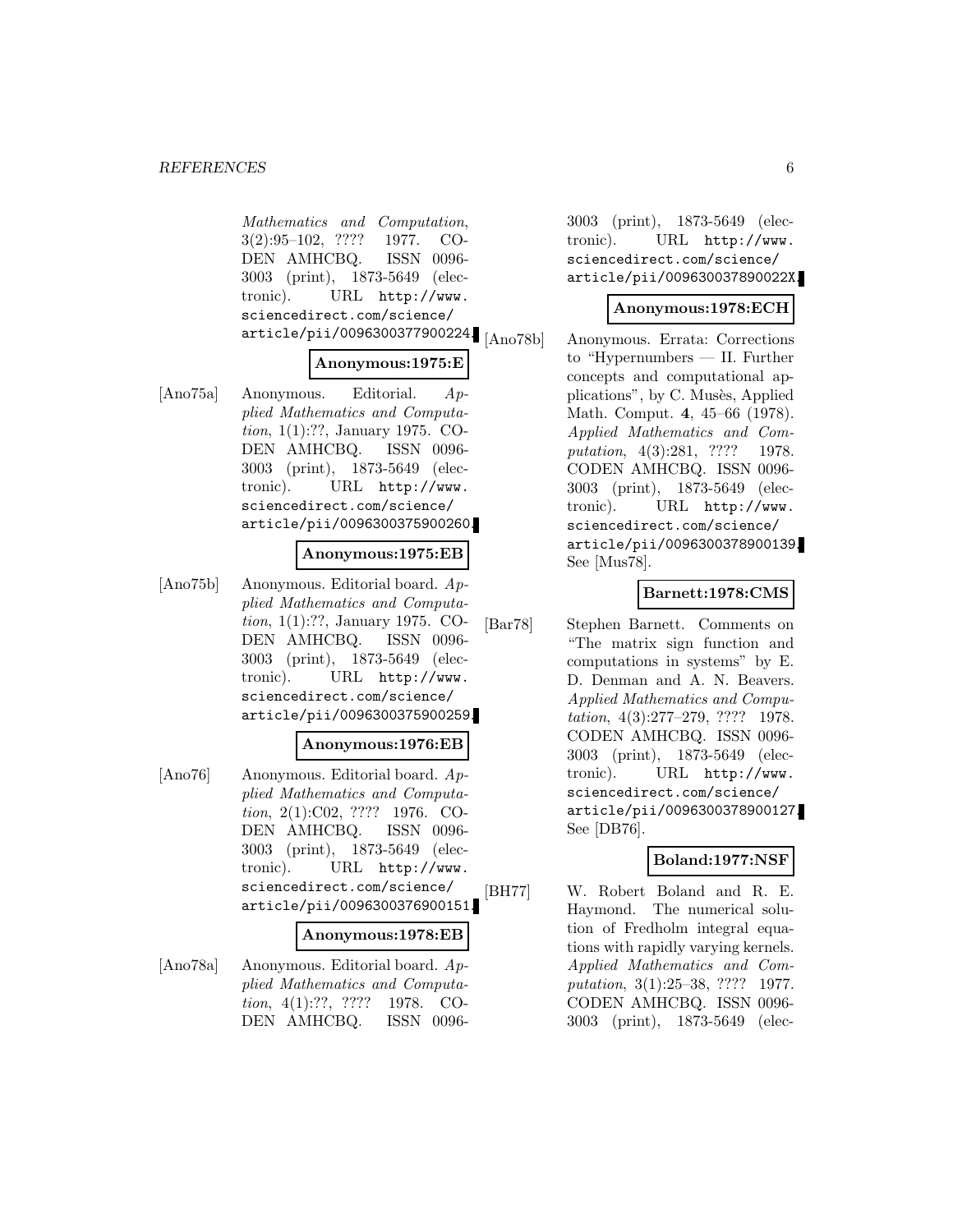tronic). URL http://www. sciencedirect.com/science/ article/pii/0096300377900091. [Bow78]

### **Buell:1979:BVP**

[BKM79] J. Buell, R. Kalaba, and D. Marsh. On a boundary value problem in the theory of urine formation. Applied Mathematics and Computation, 5(1): 55–67, February 1979. CO-DEN AMHCBQ. ISSN 0096- 3003 (print), 1873-5649 (electronic). URL http://www. sciencedirect.com/science/ article/pii/0096300379900092.

### **Bernfeld:1978:NVC**

[BL78] S. R. Bernfeld and M. E. Lord. A nonlinear variation of constants method for integro differential and integral equations.  $Ap$ plied Mathematics and Computation, 4(1):1–14, ???? 1978. CO-DEN AMHCBQ. ISSN 0096- 3003 (print), 1873-5649 (electronic). URL http://www. sciencedirect.com/science/ article/pii/0096300378900231.

### **Boland:1975:CLN**

[BN75] W. Robert Boland and Paul Nelson, Jr. Critical lengths by numerical integration of the associated Riccati equation to singularity. Applied Mathematics and Computation, 1(1):67–82, January 1975. CODEN AMHCBQ. ISSN 0096- 3003 (print), 1873-5649 (electronic). URL http://www. sciencedirect.com/science/ article/pii/0096300375900314.

### **Bownds:1978:MGA**

John M. Bownds. A modified Galerkin approximation method for Volterra equations with smooth kernels. Applied Mathematics and Computation, 4(1):67–79, ???? 1978. CO-DEN AMHCBQ. ISSN 0096- 3003 (print), 1873-5649 (electronic). URL http://www. sciencedirect.com/science/ article/pii/0096300378900279.

### **Brewer:1976:CAM**

[Bre76] James K. Brewer. A cumulative autoregressive model for choice behavior. Applied Mathematics and Computation, 2(3): 189–196, ???? 1976. CO-DEN AMHCBQ. ISSN 0096- 3003 (print), 1873-5649 (electronic). URL http://www. sciencedirect.com/science/ article/pii/0096300376900011.

### **Bhargava:1977:SDG**

[BU77] T. N. Bhargava and V. R. R. Uppuluri. Sampling distribution of Gini's index of diversity.  $Ap$ plied Mathematics and Computation, 3(1):1–24, ???? 1977. CO-DEN AMHCBQ. ISSN 0096- 3003 (print), 1873-5649 (electronic). URL http://www. sciencedirect.com/science/ article/pii/009630037790008X.

### **Casti:1976:MCF**

[Cas76] J. Casti. Minimal control fields and pole-shifting by linear feedback. Applied Mathematics and Computation, 2(1):19–28, ????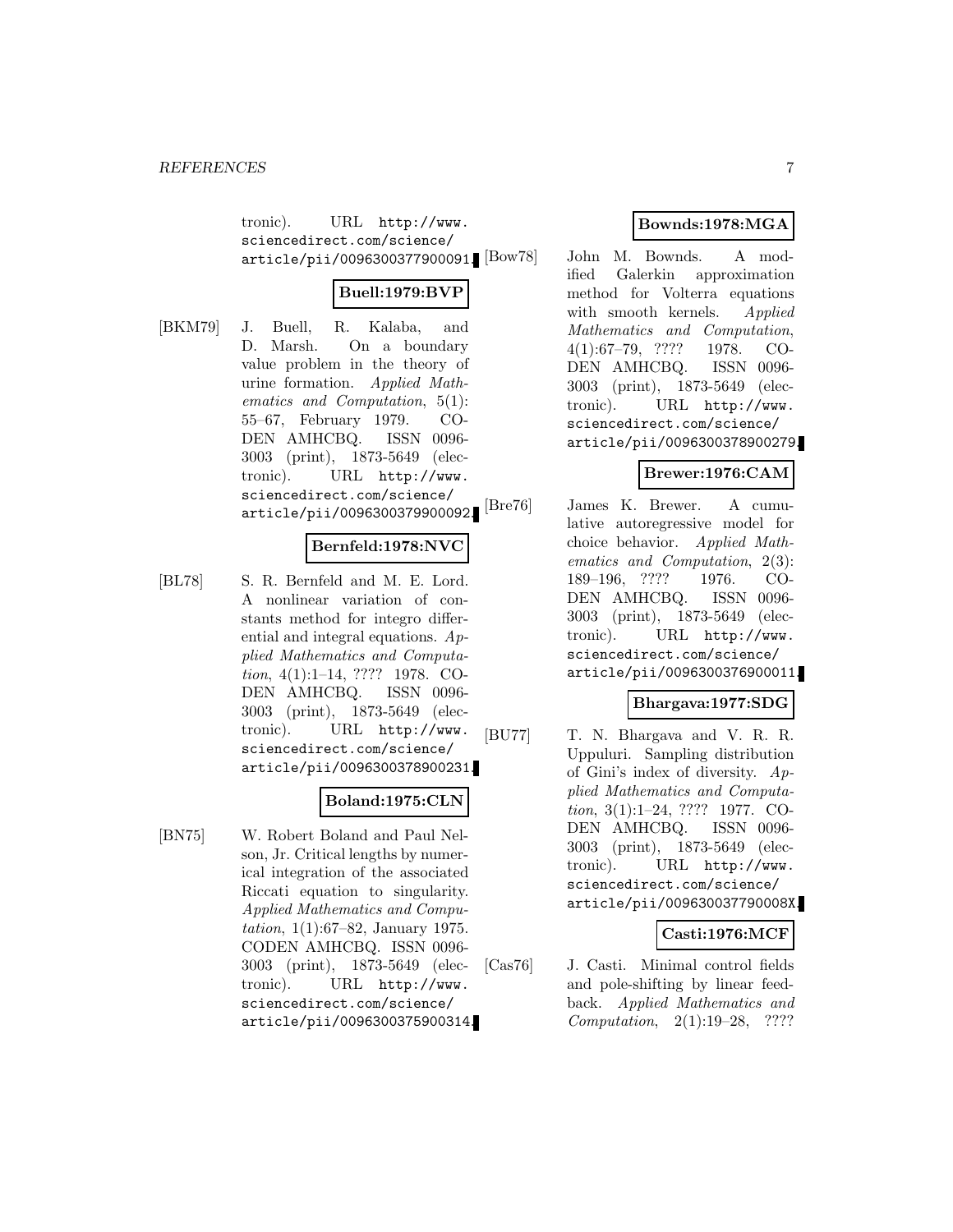1976. CODEN AMHCBQ. ISSN 0096-3003 (print), 1873-5649 (electronic). URL http://www. sciencedirect.com/science/ article/pii/0096300376900175.

### **Chan:1979:NSA**

[CK79] W. K. Chan and K. S. P. Kumar. Nonlinear smoothing: approximate algorithms. Applied Mathematics and Computation, 5 (1):1–22, February 1979. CO-DEN AMHCBQ. ISSN 0096- 3003 (print), 1873-5649 (electronic). URL http://www. sciencedirect.com/science/ article/pii/0096300379900067.

### **Conker:1978:IIA**

[CL78] Robert S. Conker and Robert J. Lambert. Inverse iteration: an alternative form. Applied Mathematics and Computation, 4(3): 265–275, ???? 1978. CO-DEN AMHCBQ. ISSN 0096- 3003 (print), 1873-5649 (electronic). URL http://www. sciencedirect.com/science/ article/pii/0096300378900115.

### **Childs:1976:ENM**

[CM76] Bart Childs and M. J. Maron. An efficient Newton's method for optimization under equality constraints. Applied Mathematics and Computation, 2(3): 273–282, ???? 1976. CO-DEN AMHCBQ. ISSN 0096- 3003 (print), 1873-5649 (electronic). URL http://www. sciencedirect.com/science/ article/pii/0096300376900059.

# **Crain:1979:EPT**

[Cra79] Bradford R. Crain. Estimating the parameters of a truncated normal distribution. Applied Mathematics and Computation, 5(2):149–156, March 1979. CODEN AMHCBQ. ISSN 0096- 3003 (print), 1873-5649 (electronic). URL http://www. sciencedirect.com/science/ article/pii/0096300379900043.

### **Chen:1976:IAN**

[CS76] Y. M. Chen and J. Surmont. Iterative algorithms for nonlinear problems in remote sensing. Applied Mathematics and Computation, 2(3):197–228, ???? 1976. CODEN AMHCBQ. ISSN 0096- 3003 (print), 1873-5649 (electronic). URL http://www. sciencedirect.com/science/ article/pii/0096300376900023.

# **Denman:1976:MSF**

[DB76] Eugene D. Denman and Alex N. Beavers, Jr. The matrix sign function and computations in systems. Applied Mathematics and Computation, 2(1):63–94, ???? 1976. CODEN AMHCBQ. ISSN 0096- 3003 (print), 1873-5649 (electronic). URL http://www. sciencedirect.com/science/ article/pii/0096300376900205. See comments [Bar78].

### **Eisenfeld:1977:FPT**

[EL77] J. Eisenfeld and V. Lakshmikantham. Fixed point theorems on closed sets through abstract cones. Applied Mathematics and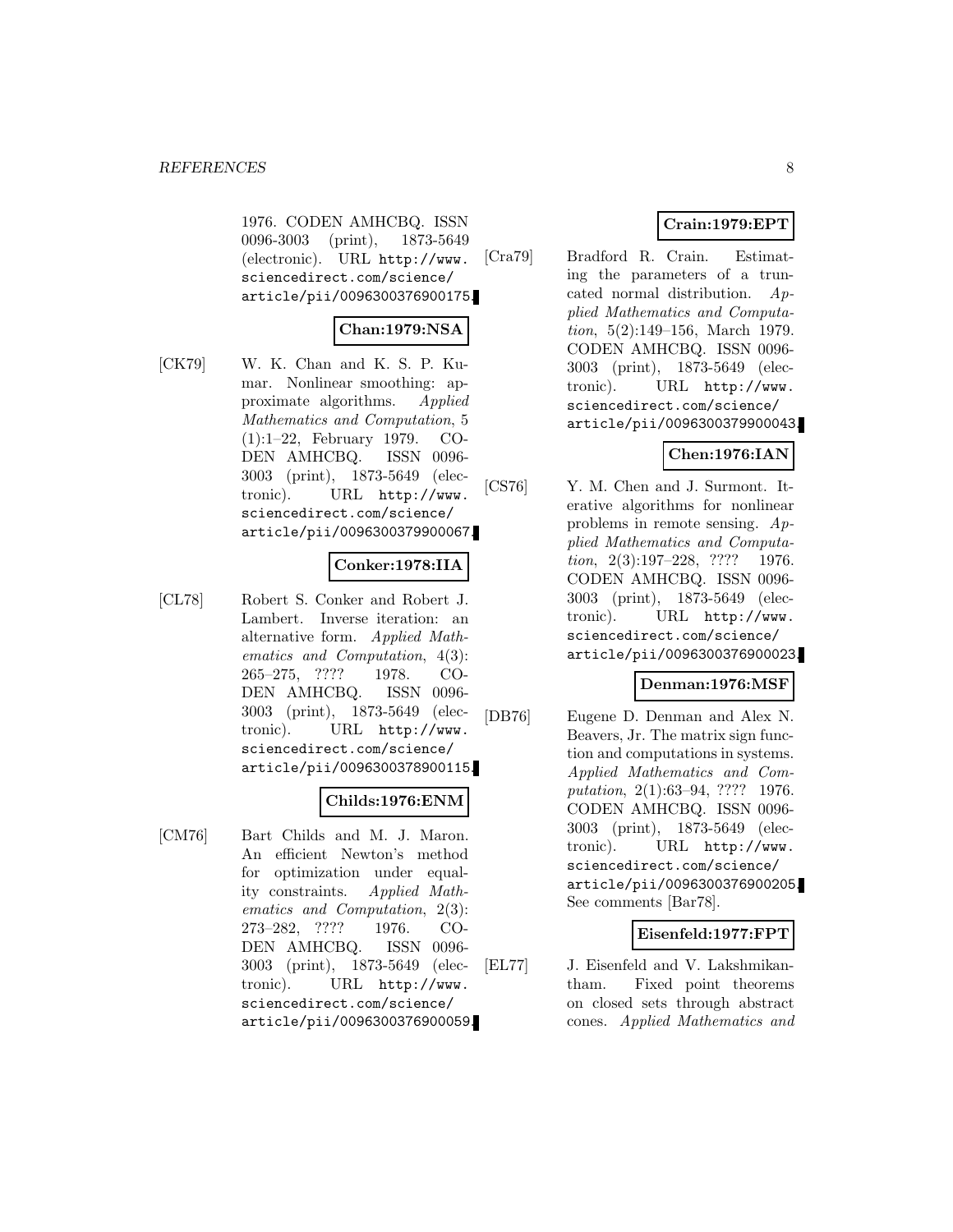Computation, 3(2):155–167, ???? 1977. CODEN AMHCBQ. ISSN 0096-3003 (print), 1873-5649 (electronic). URL http://www. sciencedirect.com/science/ article/pii/0096300377900273.

### **Eisenfeld:1979:APN**

[EM79] Jerome Eisenfeld and Van C. Mow. Asymptotic properties of a nonlinear diffusion process arising in articular cartilage. Applied Mathematics and Computation, 5(3):187–198, July 1979. CODEN AMHCBQ. ISSN 0096- 3003 (print), 1873-5649 (electronic). URL http://www. sciencedirect.com/science/ article/pii/0096300379900122.

### **Fymat:1975:RME**

[Fym75] Alain L. Fymat. Remote monitoring of environmental particulate pollution: a problem in inversion of first-kind integral equations. Applied Mathematics and Computation, 1(2):131–185, ???? 1975. CODEN AMHCBQ. ISSN 0096- 3003 (print), 1873-5649 (electronic). URL http://www. sciencedirect.com/science/ article/pii/0096300375900090.

**Fymat:1979:GCI**

[Fym79] Alain L. Fymat. A generalization of Cooke's integral inversion formula with application to remote-sensing theory. Applied Mathematics and Computation, 5 (1):23–39, February 1979. CO-DEN AMHCBQ. ISSN 0096- 3003 (print), 1873-5649 (electronic). URL http://www.

sciencedirect.com/science/ article/pii/0096300379900079.

#### **Goovaerts:1977:IDP**

M. J. Goovaerts, L. D'Hooge, and N. De Pril. On the infinite divisibility of the product of two rdistributed stochastical variables. Applied Mathematics and Computation, 3(2):127–135, ???? 1977. CODEN AMHCBQ. ISSN 0096- 3003 (print), 1873-5649 (electronic). URL http://www. sciencedirect.com/science/ article/pii/009630037790025X.

### **Garfinkle:1977:CMF**

[GKKM77] J. Garfinkle, H. Kagiwada, R. Kalaba, and E. McLain. A computational method for fitting Richardson equations of arms races. Applied Mathematics and Computation, 3(2):175–185, ???? 1977. CODEN AMHCBQ. ISSN 0096-3003 (print), 1873-5649 (electronic). URL http://www. sciencedirect.com/science/ article/pii/0096300377900297.

### **Gladwell:1978:NSD**

[Gla78] Ian Gladwell. On the numerical solution of a differential nonlinear eigenvalue problem on an infinite range. Applied Mathematics and Computation, 4(2): 121–137, ???? 1978. CO-DEN AMHCBQ. ISSN 0096- 3003 (print), 1873-5649 (electronic). URL http://www. sciencedirect.com/science/ article/pii/0096300378900164.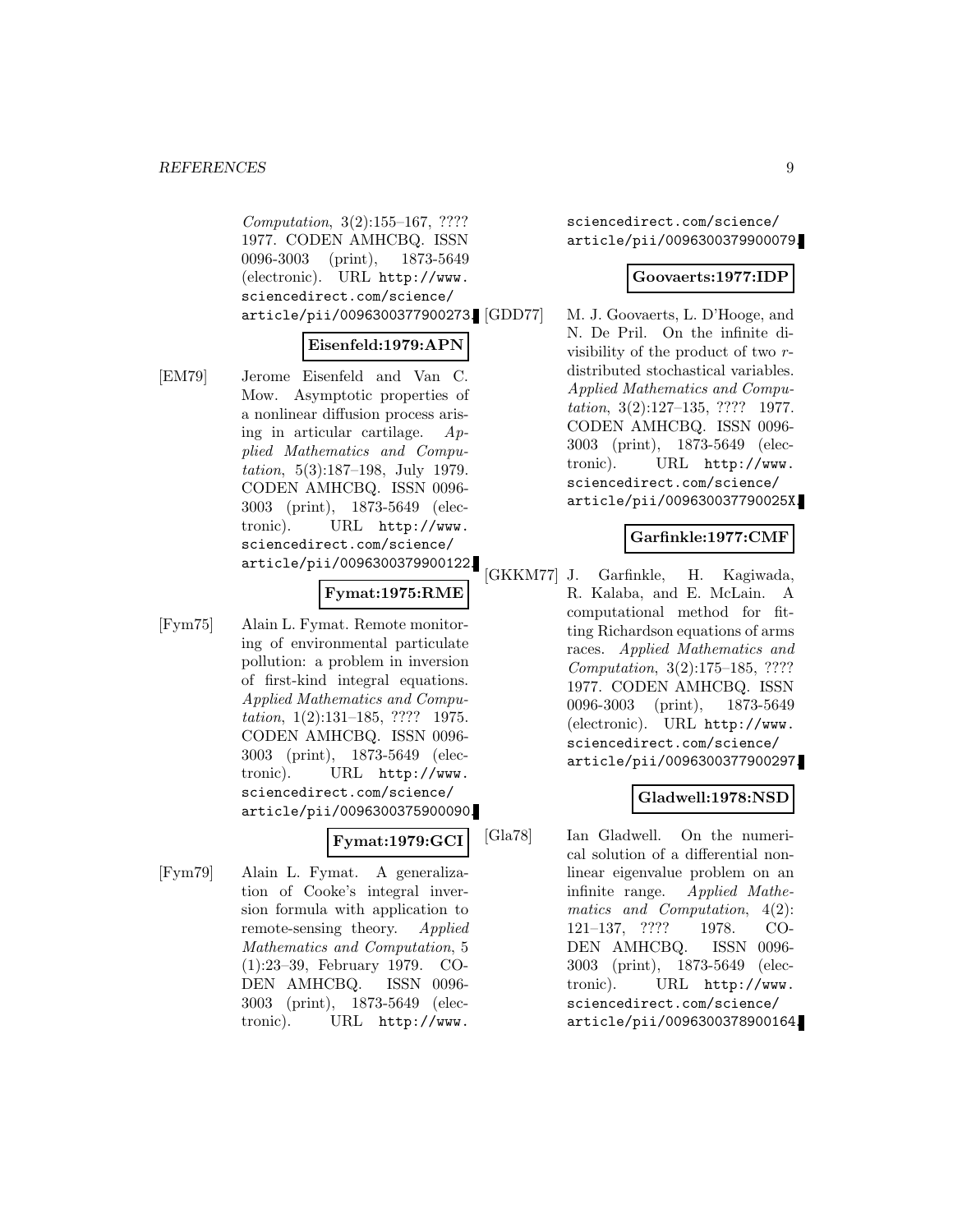### **Golberg:1975:IIR**

[Gol75a] Michael A. Golberg. Invariant imbedding and Riccati transformations. Applied Mathematics and Computation, 1(1): 1–24, January 1975. CO-DEN AMHCBQ. ISSN 0096- 3003 (print), 1873-5649 (electronic). URL http://www. sciencedirect.com/science/ article/pii/0096300375900272.

### **Golberg:1975:SFR**

[Gol75b] Michael A. Golberg. Some functional relations for two point boundary value problems — II. The inhomogeneous case.  $Ap$ plied Mathematics and Computation, 1(2):93-104, ???? 1975. CODEN AMHCBQ. ISSN 0096- 3003 (print), 1873-5649 (electronic). URL http://www. sciencedirect.com/science/ article/pii/0096300375900077.

#### **Golberg:1976:CFI**

[Gol76] Michael A. Golberg. The conversion of Fredholm integral equations to equivalent Cauchy problems. Applied Mathematics and Computation, 2(1):1–18, ???? 1976. CODEN AMHCBQ. ISSN 0096-3003 (print), 1873-5649 (electronic). URL http://www. sciencedirect.com/science/ article/pii/0096300376900163.

### **Golberg:1977:CFI**

[Gol77] Michael A. Golberg. The conversion of Fredholm integral equations to equivalent Cauchy problems — II. Computation of resolvents. Applied Mathematics and

Computation, 3(1):39–58, ???? 1977. CODEN AMHCBQ. ISSN 0096-3003 (print), 1873-5649 (electronic). URL http://www. sciencedirect.com/science/ article/pii/0096300377900108.

### **Golberg:1979:MAS**

[Gol79] Michael A. Golberg. A method of adjoints for solving some Illposed equations of the first kind. Applied Mathematics and Computation, 5(2):123–129, March 1979. CODEN AMHCBQ. ISSN 0096- 3003 (print), 1873-5649 (electronic). URL http://www. sciencedirect.com/science/ article/pii/009630037990002X.

#### **Greenspan:1978:CSN**

[Gre78] Donald Greenspan. Computer studies of a von Neumann type fluid. Applied Mathematics and Computation, 4(1):15–25, ???? 1978. CODEN AMHCBQ. ISSN 0096-3003 (print), 1873-5649 (electronic). URL http://www. sciencedirect.com/science/ article/pii/0096300378900243.

### **Hess:1979:OTC**

[HKK<sup>+</sup>79] J. Hess, H. Kagiwada, R. Kalaba, K. Spingarn, and C. Tsokos. Optimal tactics for close support operations. II. Degraded communications with linear time-varying dynamics. Applied Mathematics and Computation,  $5(3):199-212$ , July 1979. CODEN AMHCBQ. ISSN 0096-3003 (print), 1873-5649 (electronic). URL http://www. sciencedirect.com/science/ article/pii/0096300379900134.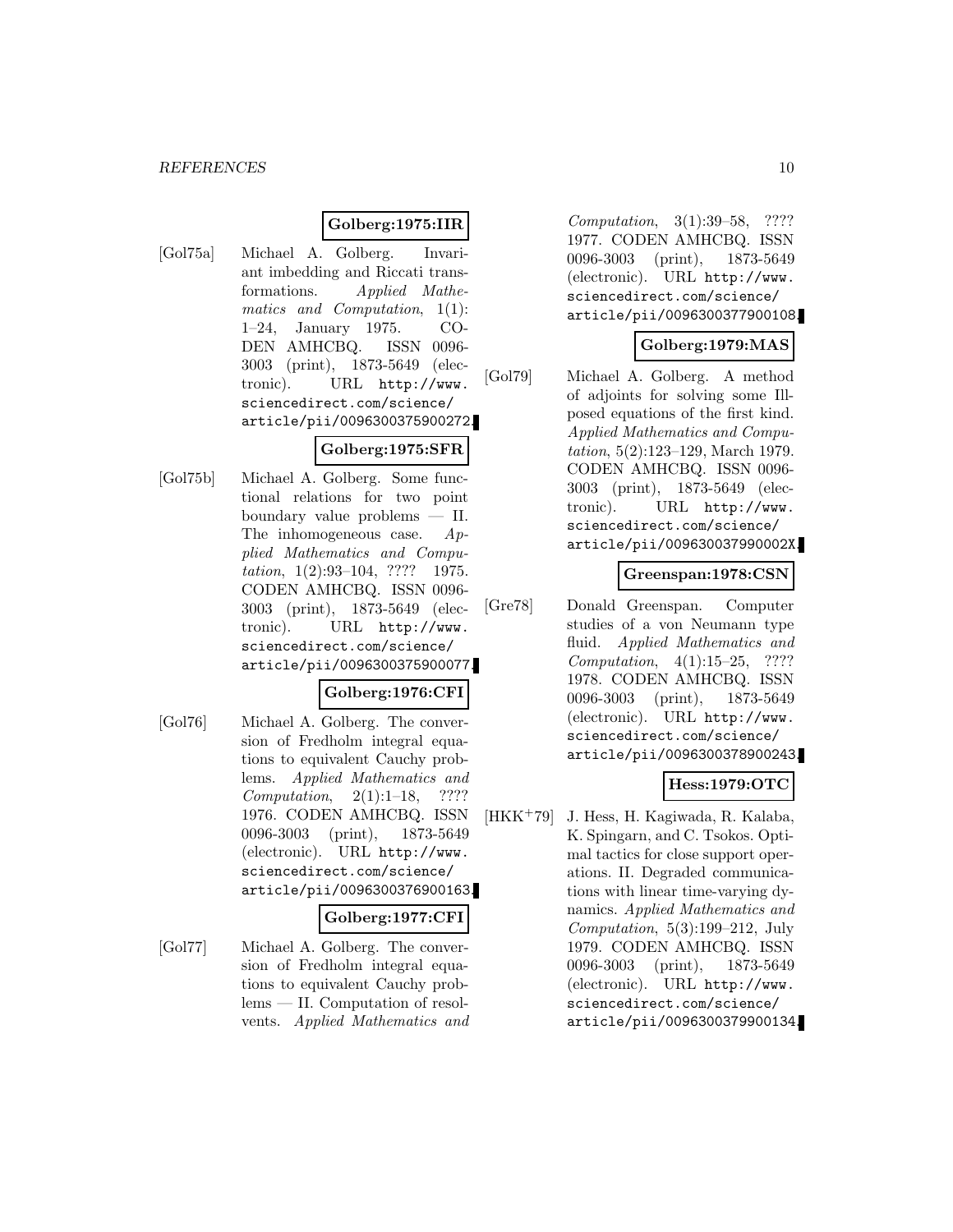### **Helms:1978:FDE**

[HKKN78] Jay Helms, Harriet Kagiwada, Robert Kalaba, and John Niedercorn. Fitting differential equation models to observed economic data — I. Quasilinearization.  $Ap$ plied Mathematics and Computation, 4(2):139-145, ???? 1978. CODEN AMHCBQ. ISSN 0096- 3003 (print), 1873-5649 (electronic). URL http://www. sciencedirect.com/science/ article/pii/0096300378900176.

### **Hess:1979:CDP**

[HKKT79] James Hess, Harriet Kagiwada, Robert Kalaba, and Chris Tsokos. Cooperative dynamic programming. Applied Mathematics and Computation, 5(1): 69–74, February 1979. CO-DEN AMHCBQ. ISSN 0096- 3003 (print), 1873-5649 (electronic). URL http://www. sciencedirect.com/science/ article/pii/0096300379900109.

#### **Higgins:1977:WEL**

[HT77] J. J. Higgins and D. M. Tichenor. Window estimates of location and scale with applications to the Cauchy distribution.  $Ap$ plied Mathematics and Computation, 3(2):113–126, ???? 1977. CODEN AMHCBQ. ISSN 0096- 3003 (print), 1873-5649 (electronic). URL http://www. sciencedirect.com/science/ article/pii/0096300377900248.

#### **Higgins:1978:EWE**

[HT78] J. J. Higgins and D. M. Tichenor. Efficiencies for window estimates of the parameters of the Cauchy distribution. Applied Mathematics and Computation, 4(2): 157–165, ???? 1978. CO-DEN AMHCBQ. ISSN 0096- 3003 (print), 1873-5649 (electronic). URL http://www. sciencedirect.com/science/ article/pii/009630037890019X.

# **Kimbell:1976:GEA**

[Kim76] Larry J. Kimbell. A general equilibrium analysis of healthconsumption externalities. Applied Mathematics and Computation, 2(1):41–62, ???? 1976. CODEN AMHCBQ. ISSN 0096- 3003 (print), 1873-5649 (electronic). URL http://www. sciencedirect.com/science/ article/pii/0096300376900199.

### **Kagiwada:1977:EPB**

[KK77] H. H. Kagiwada and R. E. Kalaba. Estimation of parameters in Belkin–Blumstein–Glass Models of the criminal justice system. Applied Mathematics and Computation, 3(1):59–67, ???? 1977. CODEN AMHCBQ. ISSN 0096- 3003 (print), 1873-5649 (electronic). URL http://www. sciencedirect.com/science/ article/pii/009630037790011X.

### **Kowalik:1978:FGT**

[KK78] J. S. Kowalik and S. P. Kumar. Fast Givens transformations applied to the homogeneous optimization method. Applied Mathematics and Computation, 4 (3):239–252, ???? 1978. CO-DEN AMHCBQ. ISSN 0096-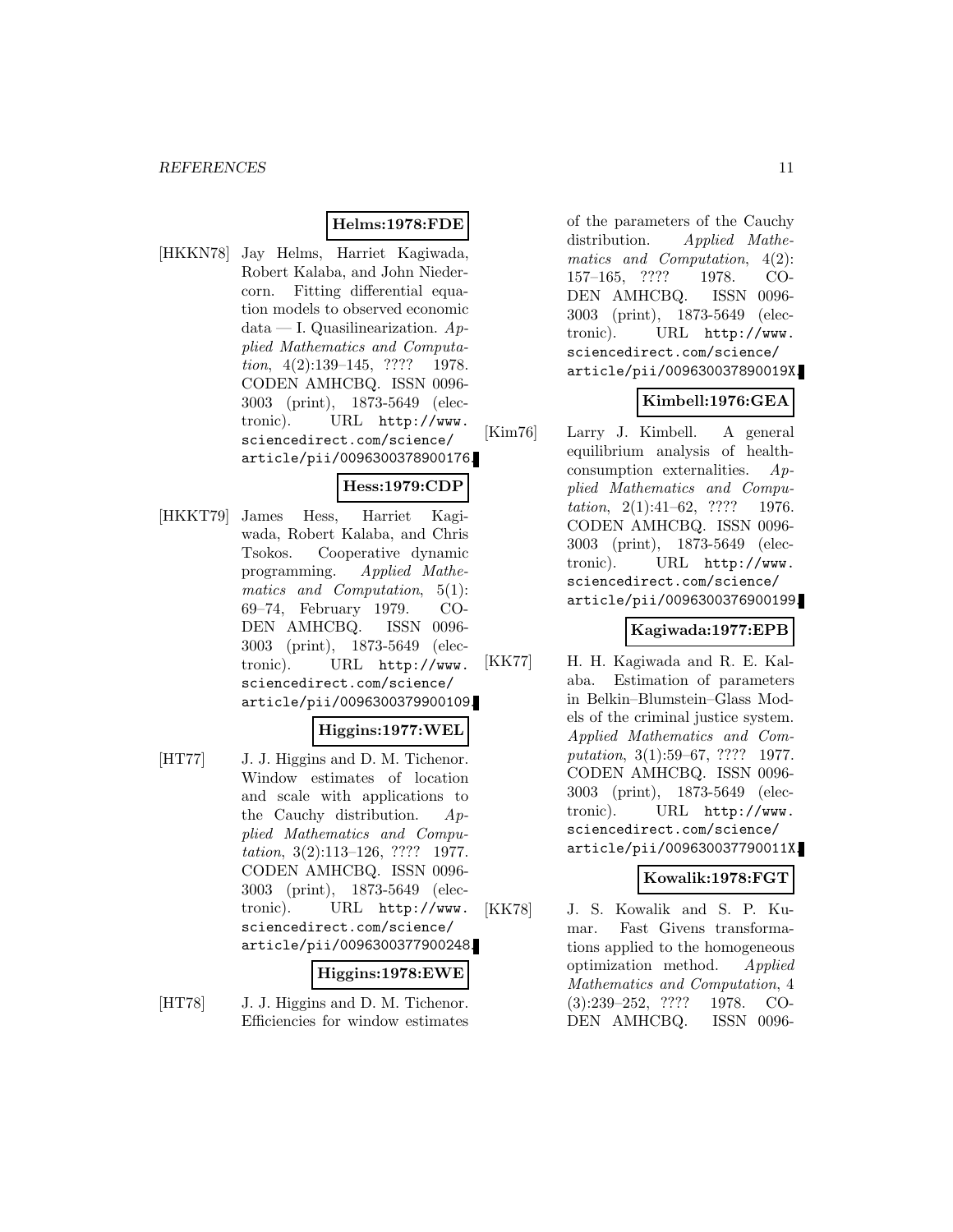3003 (print), 1873-5649 (electronic). URL http://www. sciencedirect.com/science/ article/pii/0096300378900097.

### **Kubicek:1979:ELB**

[KM79] Milan Kubíček and Miloš Marek. Evaluation of limit and bifurcation points for algebraic equations and nonlinear boundaryvalue problems. Applied Mathematics and Computation, 5 (3):253–264, July 1979. CO-DEN AMHCBQ. ISSN 0096- 3003 (print), 1873-5649 (electronic). URL http://www. sciencedirect.com/science/ article/pii/0096300379900171.

### **Kolb:1976:NAO**

[Kol76] D. Kolb. Numerical analysis and orthogonal polynomials. Applied Mathematics and Computation, 2 (3):257–272, ???? 1976. CO-DEN AMHCBQ. ISSN 0096- 3003 (print), 1873-5649 (electronic). URL http://www. sciencedirect.com/science/ article/pii/0096300376900047.

### **Kalaba:1975:IVM**

[KS75] Robert E. Kalaba and Melvin R. Scott. An initial-value method for integral operators V. Kernels depending upon a parameter. Applied Mathematics and Computation, 1(1):25–35, January 1975. CODEN AMHCBQ. ISSN 0096- 3003 (print), 1873-5649 (electronic). URL http://www. sciencedirect.com/science/ article/pii/0096300375900284.

### **Kalaba:1975:IEM**

[KSZ75] R. E. Kalaba, K. Spingarn, and E. Zagustin. On the integral equation method for buckling loads. Applied Mathematics and Computation, 1(3):253–261, ???? 1975. CODEN AMHCBQ. ISSN 0096- 3003 (print), 1873-5649 (electronic). URL http://www. sciencedirect.com/science/ article/pii/0096300375900375.

# **Kumar:1977:DOD**

[KY77] K. S. P. Kumar and T. H. Yam. Discrete observer in the design of sampled-data control systems. Applied Mathematics and Computation, 3(2):137–154, ???? 1977. CODEN AMHCBQ. ISSN 0096- 3003 (print), 1873-5649 (electronic). URL http://www. sciencedirect.com/science/ article/pii/0096300377900261.

# **Lichtman:1978:UAF**

[Lic78] Zavdi L. Lichtman. A unified approach for finding real and integer solutions to systems of linear inequalities. Applied Mathematics and Computation, 4(2): 177–186, ???? 1978. CO-DEN AMHCBQ. ISSN 0096- 3003 (print), 1873-5649 (electronic). URL http://www. sciencedirect.com/science/ article/pii/0096300378900218.

### **Lakshmikantham:1978:EZL**

[LL78a] V. Lakshmikantham and S. Leela. On the existence of zeros of Lyapunov-monotone operators. Applied Mathematics and Computation,  $4(2):107-119$ , ???? 1978.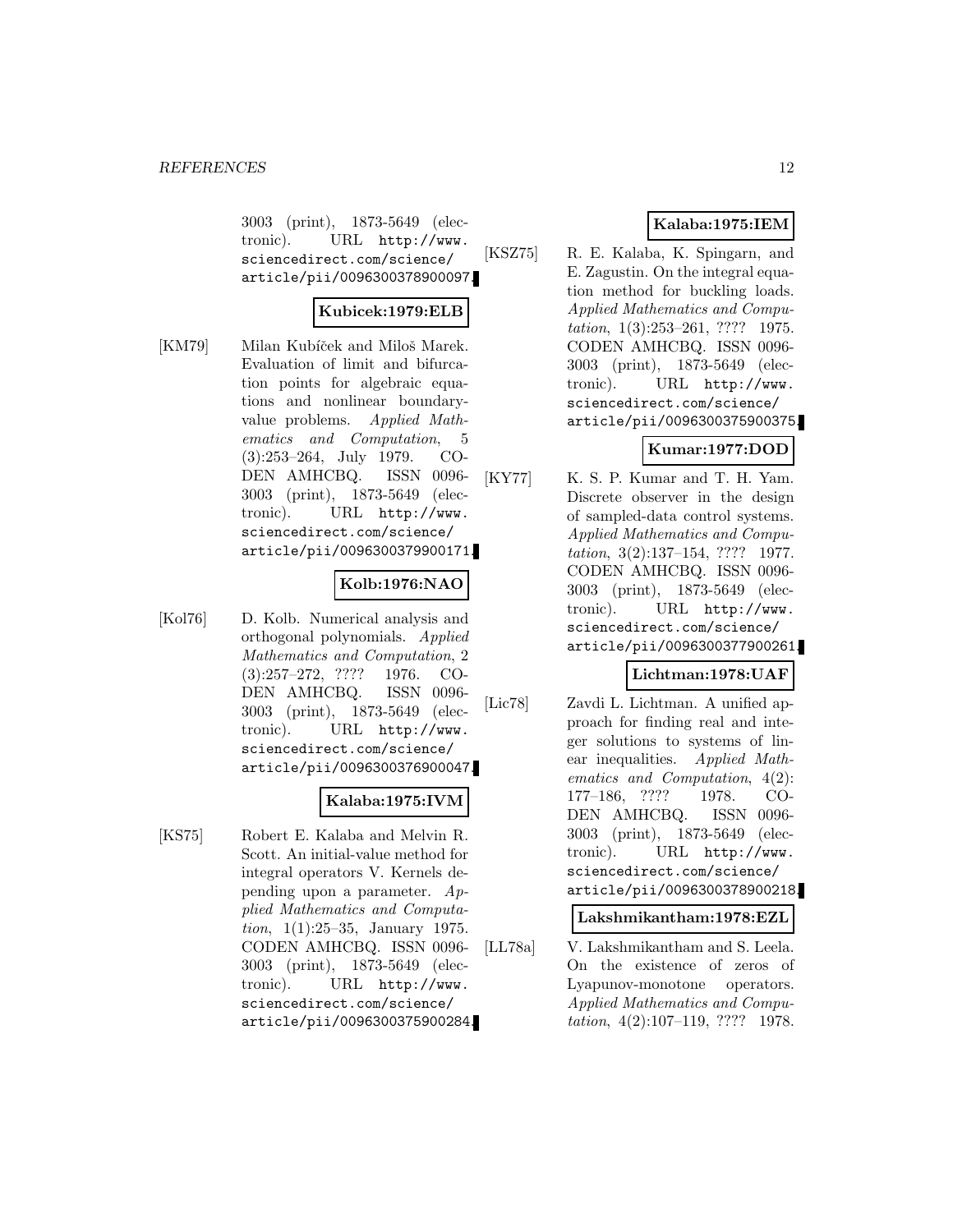CODEN AMHCBQ. ISSN 0096- 3003 (print), 1873-5649 (electronic). URL http://www. sciencedirect.com/science/ article/pii/0096300378900152.

### **Lakshmikantham:1978:STD**

[LL78b] V. Lakshmikantham and M. Lord. Sobolev type differential equations. Applied Mathematics and Computation, 4(2):147–155, ???? 1978. CODEN AMHCBQ. ISSN 0096-3003 (print), 1873-5649 (electronic). URL http://www. sciencedirect.com/science/ article/pii/0096300378900188.

### **Lord:1978:NAM**

[LM78] M. E. Lord and A. Richard Mitchell. A new approach to the method of nonlinear variation of parameters. Applied Mathematics and Computation, 4(2):95–105, ???? 1978. CO-DEN AMHCBQ. ISSN 0096- 3003 (print), 1873-5649 (electronic). URL http://www. sciencedirect.com/science/ article/pii/0096300378900140.

#### **Lord:1978:EUS**

[Lor78] M. E. Lord. Existence and uniqueness of Sobolev type integrodifferential equations.  $Ap$ plied Mathematics and Computation, 4(3):253–263, ???? 1978. CODEN AMHCBQ. ISSN 0096- 3003 (print), 1873-5649 (electronic). URL http://www. sciencedirect.com/science/ article/pii/0096300378900103.

### **Lange:1977:LTR**

[LRL77] K. Lange, N. Risch, and C. Louy. Laplace transforms for residual waiting times\*. Applied Mathematics and Computation, 3(3): 253–264, ???? 1977. CO-DEN AMHCBQ. ISSN 0096- 3003 (print), 1873-5649 (electronic). URL http://www. sciencedirect.com/science/ article/pii/0096300377900054.

### **Lakshmikantham:1978:ZMO**

[LS78] V. Lakshmikantham and Patrick Sutherland. On the zeros of monotone operators of retarded type in a Banach space. Applied Mathematics and Computation, 4(1):81–91, ???? 1978. CODEN AMHCBQ. ISSN 0096- 3003 (print), 1873-5649 (electronic). URL http://www. sciencedirect.com/science/ article/pii/0096300378900280.

#### **McGrath:1976:IIA**

[McG76] Joseph F. McGrath. Invariant imbedding applied to a class of freholm integral equations. Applied Mathematics and Computation, 2(2):113–160, ???? 1976. CODEN AMHCBQ. ISSN 0096- 3003 (print), 1873-5649 (electronic). URL http://www. sciencedirect.com/science/ article/pii/0096300376900126.

#### **McGrath:1979:GPT**

[McG79] Joseph F. McGrath. Gaussian product-type quadratures. Applied Mathematics and Computation, 5(3):265–280, July 1979.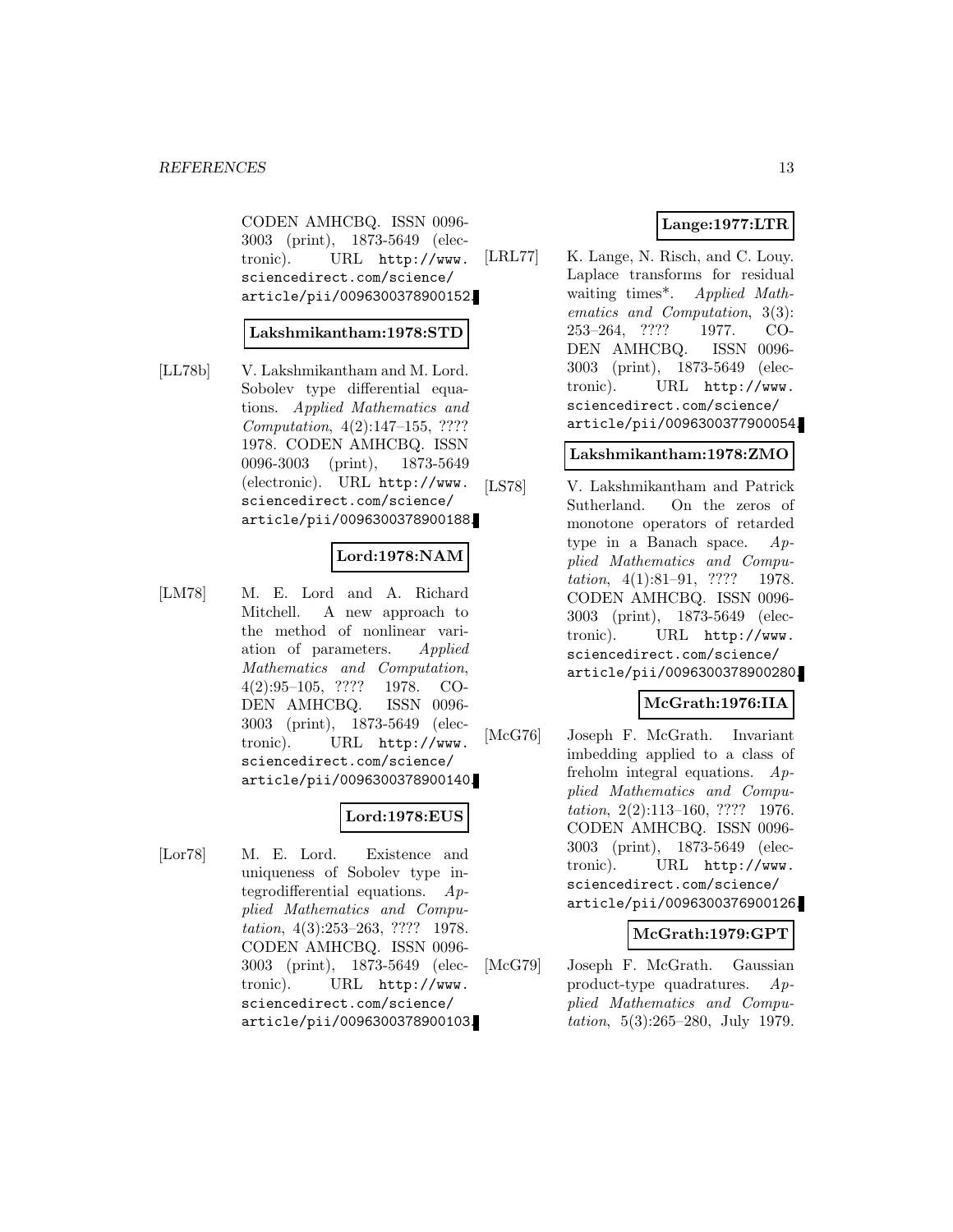CODEN AMHCBQ. ISSN 0096- 3003 (print), 1873-5649 (electronic). URL http://www. sciencedirect.com/science/ article/pii/0096300379900183.

### **Miele:1977:PSS**

[MCRW77] A. Miele, A. Calabro, F. Rossi, and A. K. Wu. The prerestorative step in the sequential Gradient-Restoration Algorithm for mathematical programming problems with inequality constraints<sup>\*</sup>.  $Ap$ plied Mathematics and Computation, 3(3):265–280, ???? 1977. CODEN AMHCBQ. ISSN 0096- 3003 (print), 1873-5649 (electronic). URL http://www. sciencedirect.com/science/ article/pii/0096300377900066.

$$
\text{Murthy:} 1977 \text{:} \text{SSD}
$$

[MH77] Vrudhula K. Murthy and L. Julian Haywood. Sample size determination for comparing two therapies taking both the  $\alpha$  (type I or false positive) error and the  $\beta$  (type II or false negative) error into consideration. Applied Mathematics and Computation, 3 (2):169–174, ???? 1977. CO-DEN AMHCBQ. ISSN 0096- 3003 (print), 1873-5649 (electronic). URL http://www. sciencedirect.com/science/ article/pii/0096300377900285.

#### **Mahesh:1975:DOC**

[MK75] J. K. Mahesh and K. S. P. Kumar. Determination of the optimal constant output feedback gains for linear discrete systems. Applied Mathematics and Compu-

tation, 1(3):243–252, ???? 1975. CODEN AMHCBQ. ISSN 0096- 3003 (print), 1873-5649 (electronic). URL http://www. sciencedirect.com/science/ article/pii/0096300375900363.

# **Murphy:1977:HIS**

[Mur77] W. D. Murphy. Hermite interpolation and A-stable methods for stiff ordinary differential equations. Applied Mathematics and Computation, 3(2):103–112, ???? 1977. CODEN AMHCBQ. ISSN 0096-3003 (print), 1873-5649 (electronic). URL http://www. sciencedirect.com/science/ article/pii/0096300377900236.

### **Muses:1977:AHC**

[Mus77] C. Musès. Applied hypernumbers: computational concepts. Applied Mathematics and Computation, 3 (3):211–226, ???? 1977. CO-DEN AMHCBQ. ISSN 0096- 3003 (print), 1873-5649 (electronic). URL http://www. sciencedirect.com/science/ article/pii/0096300377900029.

### **Muses:1978:HIF**

[Mus78] C. Musès. Hypernumbers — II. Further concepts and computational applications. Applied Mathematics and Computation, 4(1):45–66, ???? 1978. CO-DEN AMHCBQ. ISSN 0096- 3003 (print), 1873-5649 (electronic). URL http://www. sciencedirect.com/science/ article/pii/0096300378900267. See errata [Ano78b].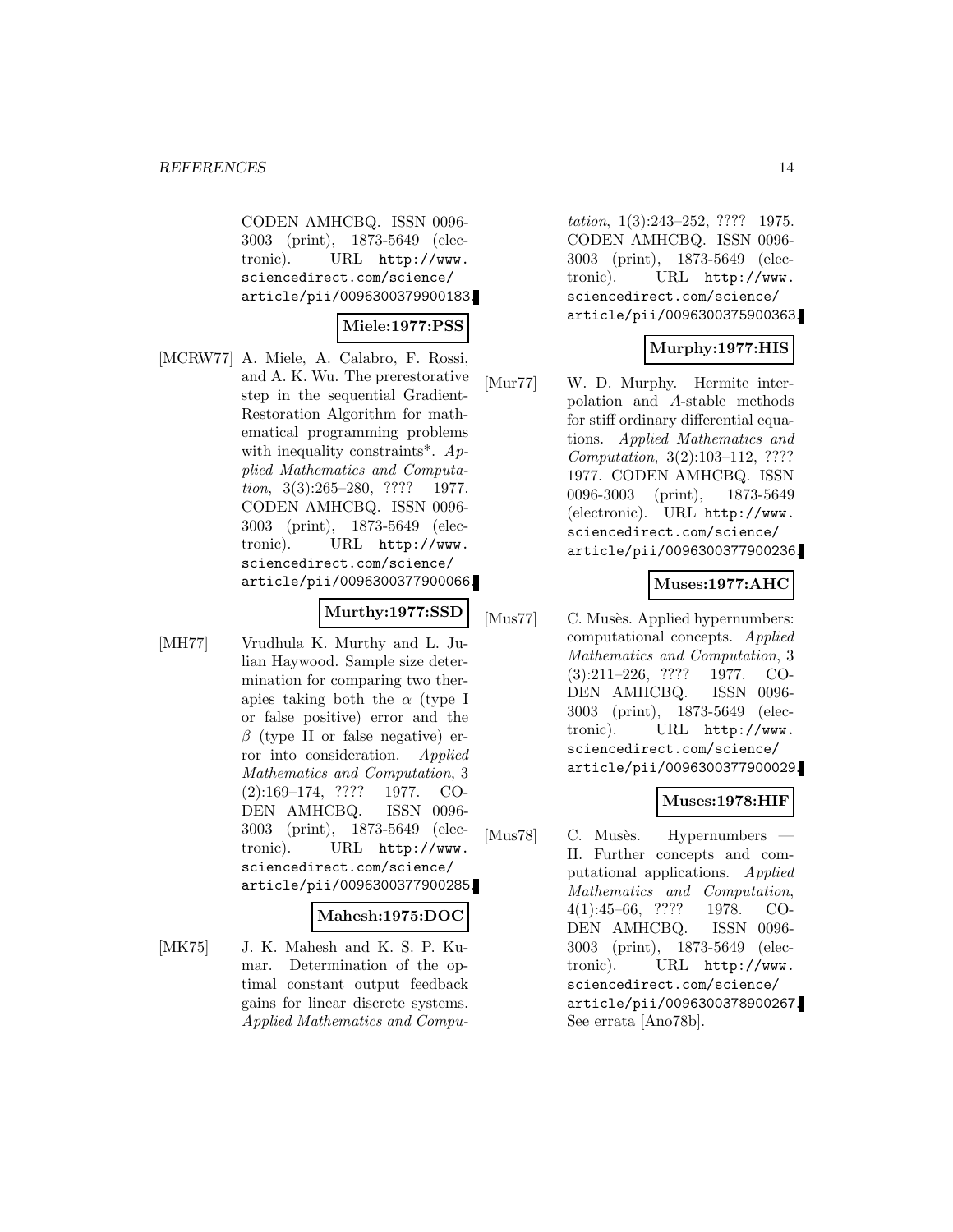### **Murthy:1975:ACE**

[MW75] V. K. Murthy and J. M. Weiner. Analysis of clinical events: the case of two dependent observations. Applied Mathematics and Computation, 1 (1):37–46, January 1975. CO-DEN AMHCBQ. ISSN 0096- 3003 (print), 1873-5649 (electronic). URL http://www. sciencedirect.com/science/ article/pii/0096300375900296.

#### **Pallaschke:1978:MCI**

[Pal78] Diethard Pallaschke. Markets with countably infinitely many traders. Applied Mathematics and Computation, 4(3):201–212, ???? 1978. CODEN AMHCBQ. ISSN 0096-3003 (print), 1873-5649 (electronic). URL http://www. sciencedirect.com/science/ article/pii/0096300378900073.

### **Quinnez:1978:IMI**

[QHN78] S. Quinnez, P. Hillion, and G. Nurdin. Iterative method for invariant imbedding. Applied Mathematics and Computation, 4 (3):213–237, ???? 1978. CO-DEN AMHCBQ. ISSN 0096- 3003 (print), 1873-5649 (electronic). URL http://www. sciencedirect.com/science/ article/pii/0096300378900085.

#### **Richardson:1977:BRB**

[Ric77] Harry W. Richardson. Book review: Energy: Mathematics and models: Roberts, Fred S. (Ed.), Society for Industrial and Applied Mathematics, Philadelphia, PA,

1976, xxvvii + 276 pp., \$16.00. Applied Mathematics and Computation, 3(2):187, ???? 1977. CODEN AMHCBQ. ISSN 0096- 3003 (print), 1873-5649 (electronic). URL http://www. sciencedirect.com/science/ article/pii/0096300377900303.

### **Roffman:1978:DFS**

[RM78] Martin M. Roffman and Lawrence P. McNamee. Digital filtering of stochastic-network decision-node noise. Applied Mathematics and Computation, 4(3):189–199, ???? 1978. CODEN AMHCBQ. ISSN 0096-3003 (print), 1873-5649 (electronic). URL http://www. sciencedirect.com/science/ article/pii/0096300378900061.

### **Richardson:1977:RII**

[RMH77] John Richardson, Vrudhula K. Murthy, and L. Julian Haywood. Representation of the interevent intervals between a set of nonuniformly distributed "points" or "events"\*. Applied Mathematics and Computation, 3 (3):247–251, ???? 1977. CO-DEN AMHCBQ. ISSN 0096- 3003 (print), 1873-5649 (electronic). URL http://www. sciencedirect.com/science/ article/pii/0096300377900042.

### **Rivard:1976:TPT**

[RS76] J. B. Rivard and M. R. Scott. The two-phase, three-zone melting problem — response to pulse heating. Applied Mathematics and Computation, 2(2): 173–187, ???? 1976. CO-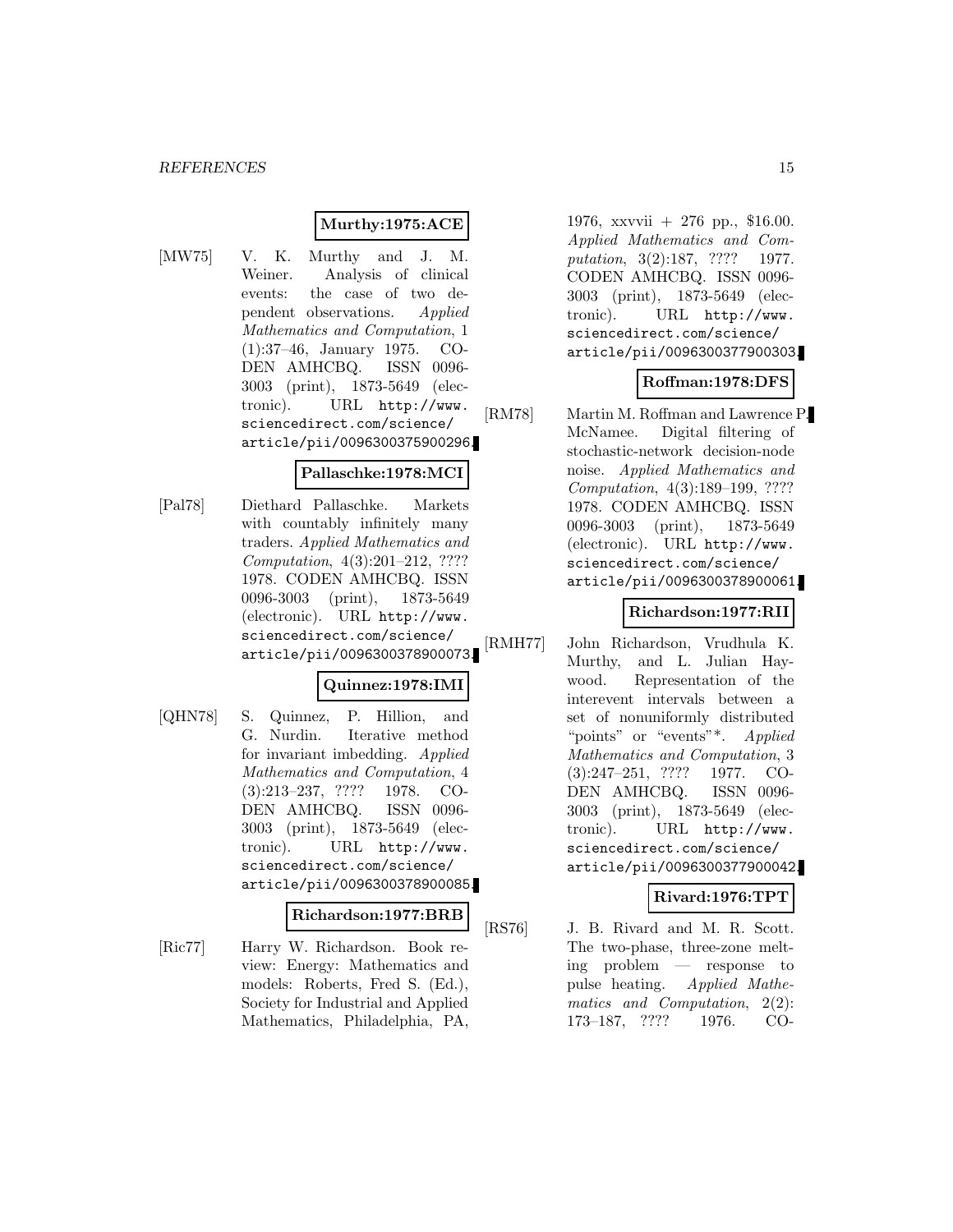DEN AMHCBQ. ISSN 0096- 3003 (print), 1873-5649 (electronic). URL http://www. sciencedirect.com/science/ article/pii/009630037690014X.

### **Scott:1975:BRD**

[Sco75] M. R. Scott. Book review: N. Distefano, Nonlinear Processes in Engineering, Academic Press, NY, 1974 and R. E. Bellman and G. M. Wing, An Introduction to Invariant Imbedding, John Wiley and Sons, NY, 1975.  $Ap$ plied Mathematics and Computation, 1(3):279–280, ???? 1975. CODEN AMHCBQ. ISSN 0096- 3003 (print), 1873-5649 (electronic). URL http://www. sciencedirect.com/science/ article/pii/0096300375900399.

### **Serbin:1979:RAT**

[Ser79] Steven M. Serbin. Rational approximations of trigonometric matrices with application to second-order systems of differential equations. Applied Mathematics and Computation, 5(1): 75–92, February 1979. CO-DEN AMHCBQ. ISSN 0096- 3003 (print), 1873-5649 (electronic). URL http://www. sciencedirect.com/science/ article/pii/0096300379900110.

### **Shampine:1975:LEV**

[SG75] L. F. Shampine and M. K. Gordon. Local error and variable order Adams codes. Applied Mathematics and Computation, 1 (1):47–66, January 1975. CO-DEN AMHCBQ. ISSN 00963003 (print), 1873-5649 (electronic). URL http://www. sciencedirect.com/science/ article/pii/0096300375900302.

# **Shampire:1976:QRK**

[Sha76] L. F. Shampire. Quadrature and Runge–Kutta formulas. Applied Mathematics and Computation, 2 (2):161–171, ???? 1976. CO-DEN AMHCBQ. ISSN 0096- 3003 (print), 1873-5649 (electronic). URL http://www. sciencedirect.com/science/ article/pii/0096300376900138.

### **Shampine:1977:LEC**

[Sha77] Lawrence F. Shampine. Local error control in codes for ordinary differential equations. Applied Mathematics and Computation, 3(3):189–210, ???? 1977. CODEN AMHCBQ. ISSN 0096- 3003 (print), 1873-5649 (electronic). URL http://www. sciencedirect.com/science/ article/pii/0096300377900017.

### **Smith:1976:AEB**

[ST76] Truett L. Smith and Chris P. Tsokos. On approximating the expected behavior of stochastic epidemiological models applicable to small populations.  $Ap$ plied Mathematics and Computation, 2(2):95–111, ???? 1976. CODEN AMHCBQ. ISSN 0096- 3003 (print), 1873-5649 (electronic). URL http://www. sciencedirect.com/science/ article/pii/0096300376900114.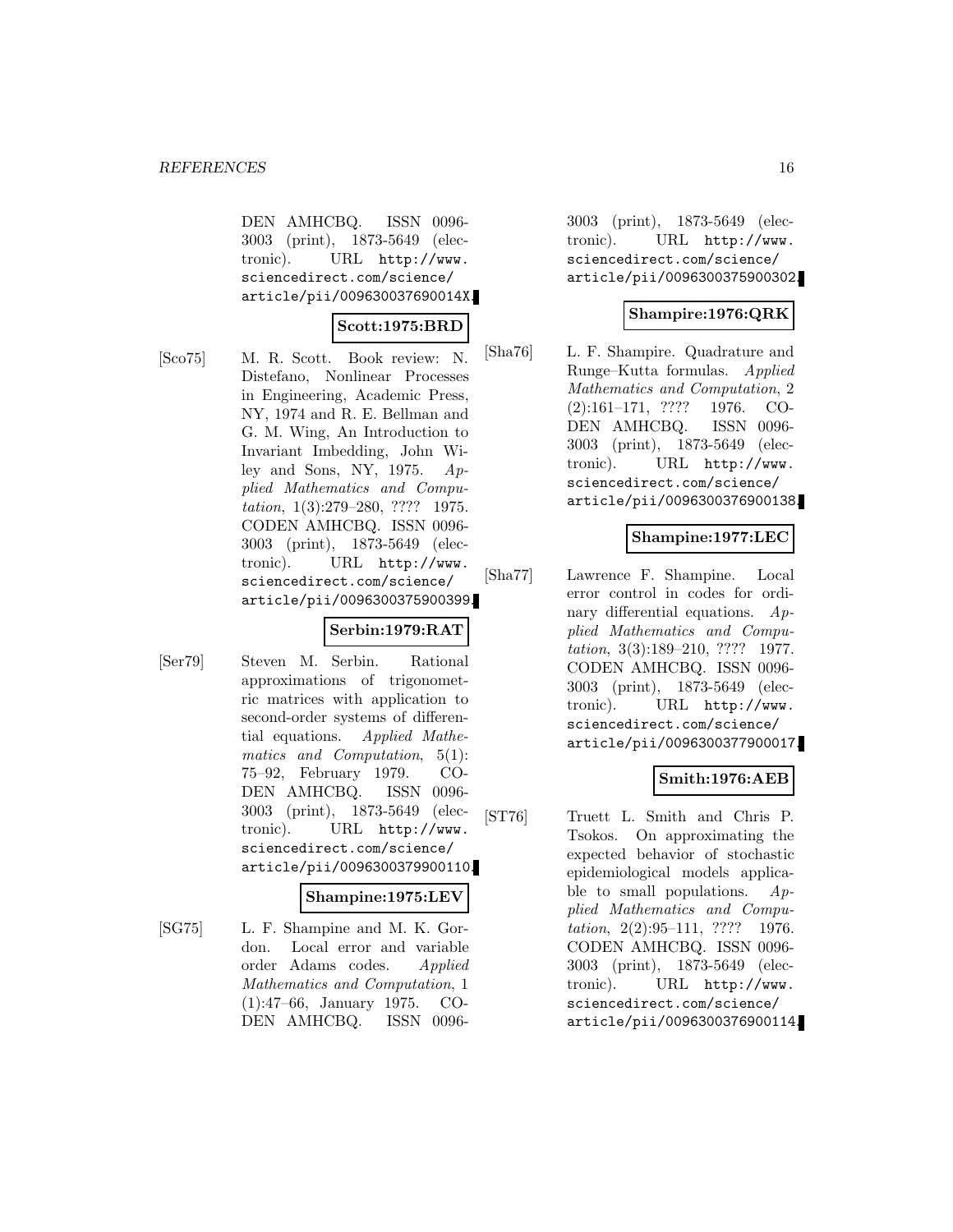### **Stenger:1975:CBC**

[Ste75] Frank Stenger. Connection between a Cauchy system representation of Kalaba and Fourier transforms. Applied Mathematics and Computation, 1(1): 83–91, January 1975. CO-DEN AMHCBQ. ISSN 0096- 3003 (print), 1873-5649 (electronic). URL http://www. sciencedirect.com/science/ article/pii/0096300375900326.

### **Strintzis:1977:DRC**

[Str77] Michael G. Strintzis. Diagonalization, rank calculation and generalized inverses of rational matrices. Applied Mathematics and Computation, 3(1):69–84, ???? 1977. CODEN AMHCBQ. ISSN 0096-3003 (print), 1873-5649 (electronic). URL http://www. sciencedirect.com/science/ article/pii/0096300377900121.

# **Scott:1975:CSI**

[SV75] Melvin R. Scott and Walter H. Vandevender. A comparison of several invariant imbedding algorithms for the solution of twopoint boundary-value problems. Applied Mathematics and Computation, 1(3):187–218, ???? 1975. CODEN AMHCBQ. ISSN 0096- 3003 (print), 1873-5649 (electronic). URL http://www. sciencedirect.com/science/ article/pii/0096300375900338.

#### **Shampine:1979:AWR**

[SW79a] Lawrence F. Shampine and Herman A. Watts. The art of writing a Runge–Kutta code. II. Applied Mathematics and Computation, 5(2):93–121, March 1979. CODEN AMHCBQ. ISSN 0096- 3003 (print), 1873-5649 (electronic). URL http://www. sciencedirect.com/science/ article/pii/0096300379900018.

### **Sidhu:1979:DRA**

[SW79b] Gursharan S. Sidhu and Howard L. Weinert. Dynamical recursive algorithms for Lg-spline interpolation of EHB data. Applied Mathematics and Computation, 5 (2):157–185, March 1979. CO-DEN AMHCBQ. ISSN 0096- 3003 (print), 1873-5649 (electronic). URL http://www. sciencedirect.com/science/ article/pii/0096300379900055.

### **Tauber:1978:AHP**

[Tau78] Selmo Tauber. An application of the Hadamard product to air pollution. Applied Mathematics and Computation, 4(2):167–176, ???? 1978. CODEN AMHCBQ. ISSN 0096-3003 (print), 1873-5649 (electronic). URL http://www. sciencedirect.com/science/ article/pii/0096300378900206.

### **Tesfatsion:1977:BRB**

[Tes77] Leigh Tesfatsion. Book review: Probability Theory With the Essential Analysis: J. Susan Milton and Chris P. Tsokos, Applied Mathematics and Computation, Addison-Wesley Publishing Company, Inc. 1976, 335 pages. Applied Mathematics and Computation, 3(3):281, ???? 1977.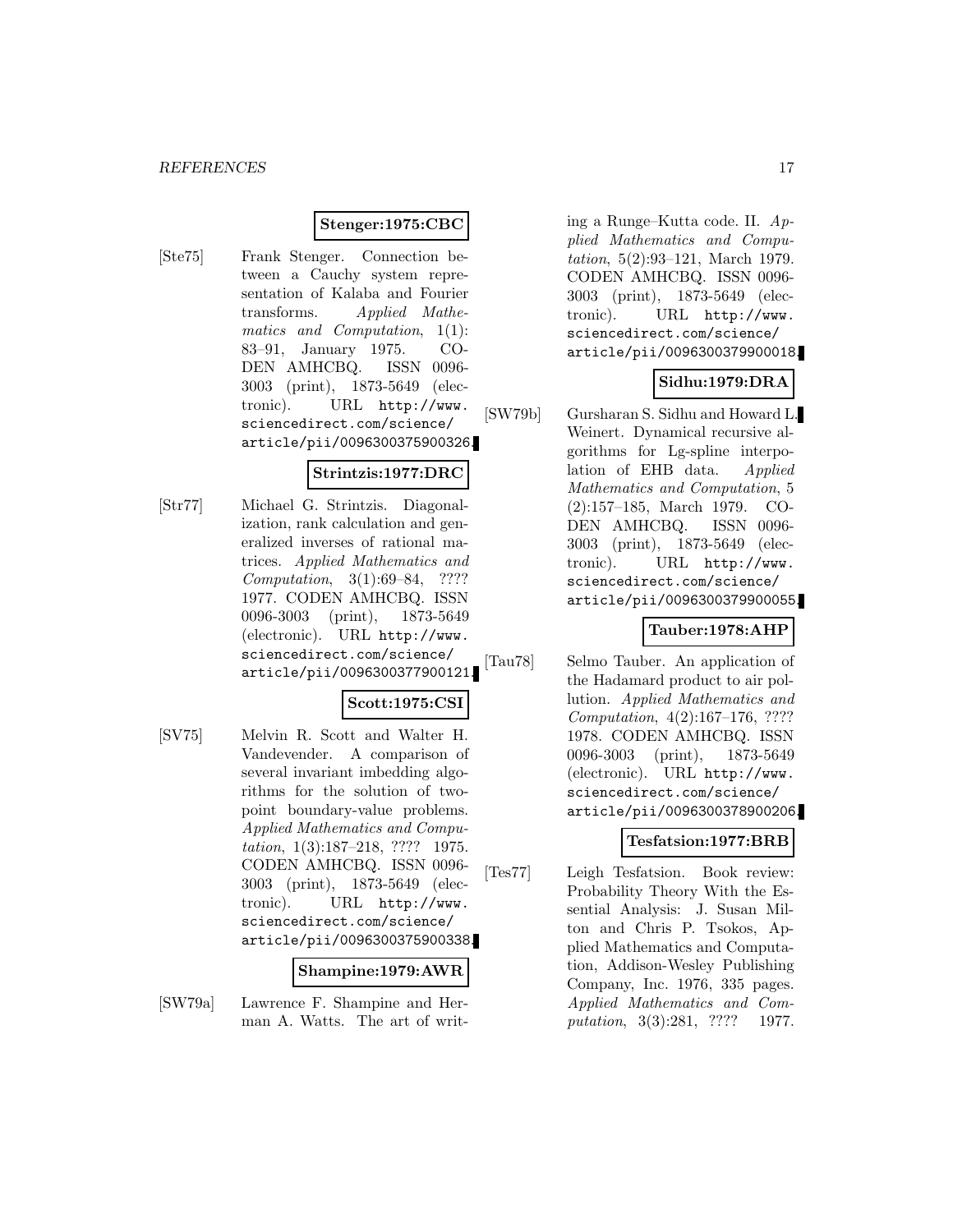CODEN AMHCBQ. ISSN 0096- 3003 (print), 1873-5649 (electronic). URL http://www. sciencedirect.com/science/ article/pii/0096300377900078.

### **Tesfatsion:1978:NAF**

[Tes78] Leigh Tesfatsion. A new approach to filtering and adaptive control: stability results. Applied Mathematics and Computation,  $4(1):27-44$ , ???? 1978. CODEN AMHCBQ. ISSN 0096- 3003 (print), 1873-5649 (electronic). URL http://www. sciencedirect.com/science/ article/pii/0096300378900255.

### **Tintner:1975:M**

[Tin75] Gerhard Tintner. Multicollinearity. Applied Mathematics and Computation, 1(3):233–242, ???? 1975. CODEN AMHCBQ. ISSN 0096-3003 (print), 1873-5649 (electronic). URL http://www. sciencedirect.com/science/ article/pii/0096300375900351.

### **Tsokos:1979:RBO**

[TW79] Chris P. Tsokos and R. L. W. Welch. Robustness of the Bayes optimal discriminant procedure with 0-1 loss. Applied Mathematics and Computation, 5(2): 131–148, March 1979. CO-DEN AMHCBQ. ISSN 0096- 3003 (print), 1873-5649 (electronic). URL http://www. sciencedirect.com/science/ article/pii/0096300379900031.

### **Vahrenkamp:1976:DDR**

[Vah76] Richard Vahrenkamp. Derivatives of the dominant root. Applied Mathematics and Computation, 2(1):29–39, ???? 1976. CODEN AMHCBQ. ISSN 0096- 3003 (print), 1873-5649 (electronic). URL http://www. sciencedirect.com/science/ article/pii/0096300376900187.

### **VanGoethem:1979:AFC**

[VG79] P. Van Goethem and M. J. Goovaerts. Approximation formulae for compound Poisson processes for a kind of claim distributions having a prescribed asymptotic behavior. Applied Mathematics and Computation, 5(3):243–251, July 1979. CO-DEN AMHCBQ. ISSN 0096- 3003 (print), 1873-5649 (electronic). URL http://www. sciencedirect.com/science/ article/pii/009630037990016X.

### **Wang:1975:LSI**

Alan P. Wang. Latin square and intersection of surface. Applied Mathematics and Computation, 1 (3):263–277, ???? 1975. CO-DEN AMHCBQ. ISSN 0096- 3003 (print), 1873-5649 (electronic). URL http://www. sciencedirect.com/science/ article/pii/0096300375900387.

### **Ward:1977:AQT**

[WRS77] D. S. Ward, I. Rubin, and R. J. Sclabassi. Applications of queuing theory to some problems in neuronal circuitry\*. Applied